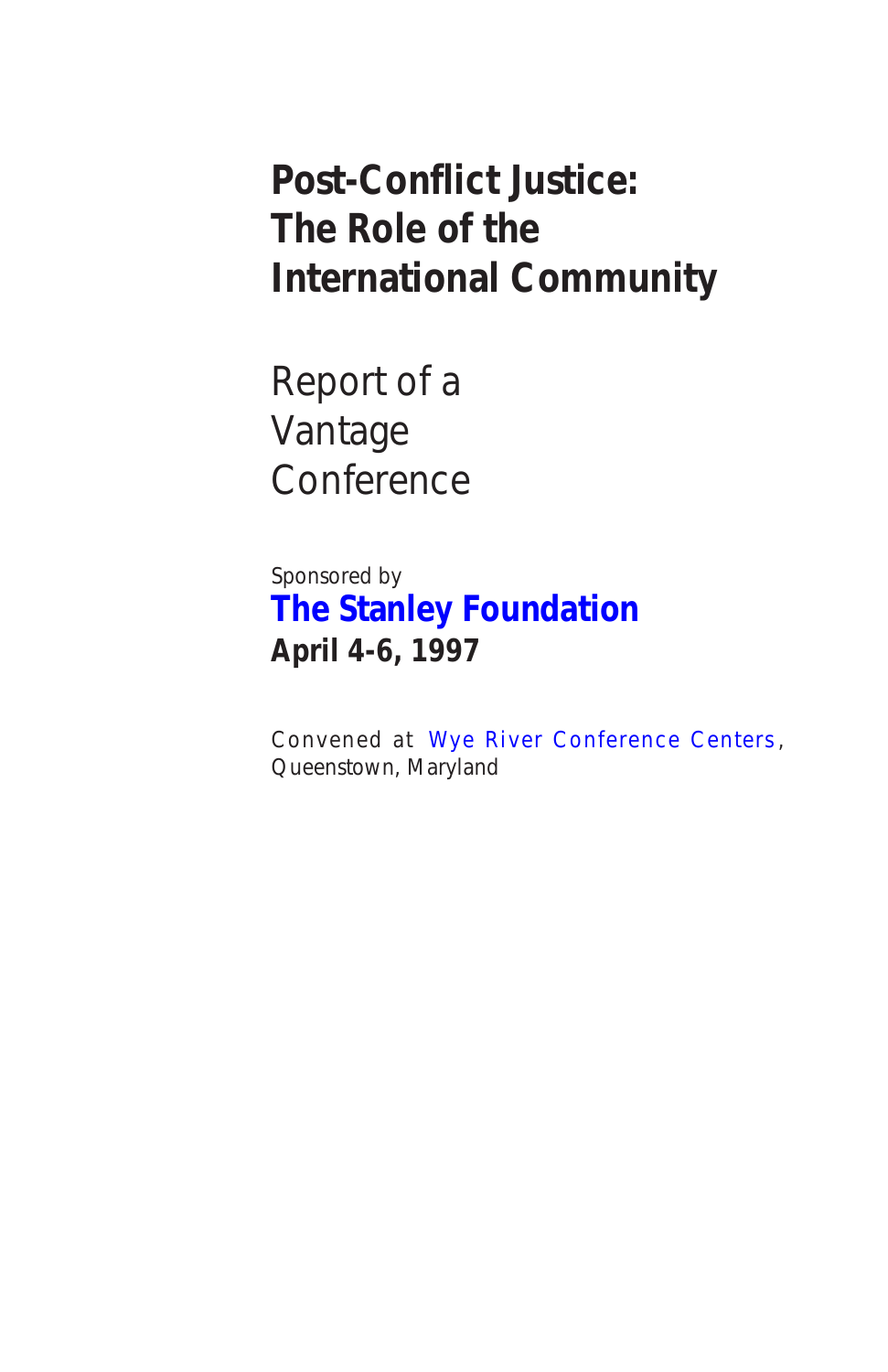# **Participants**

### **Chair**

**Robert B. Oakley**, Distinguished Visiting Fellow, Institute for National Strategic Studies, National Defense University

### **Rapporteurs**

**Eliot Goldberg**, Research Assistant, Institute for National Strategic Studies, National Defense University

**Mary C. Theisen**, Program Officer, The Stanley Foundation

### **Participants**

**Michael R. Arietti**, Director, Office of Peacekeeping and Humanitarian Operations, US Department of State

**Michelle Ash**, Legislative Assistant, Congressman Benjamin L. Cardin

**M. Cherif Bassiouni**, President, International Human Rights Law Institute, and Professor of Law, DePaul University College of Law

**Stephen Bowen**, Program Director, International Human Rights Law Group

**David J. Doerge**, Vice President, The Stanley Foundation

**Mark S. Ellis**, Executive Director, Central and East European Law Initiative, American Bar Association

**Ken Eyre**, Director of Research and Development, Lester B. Pearson Canadian International Peacekeeping Training Center

**F. M. Lorenz**, Instructor, Industrial College of the Armed Forces, National Defense University

**Madeline H. Morris**, Professor of Law, Duke Law School; Adviser on Justice to the President of Rwanda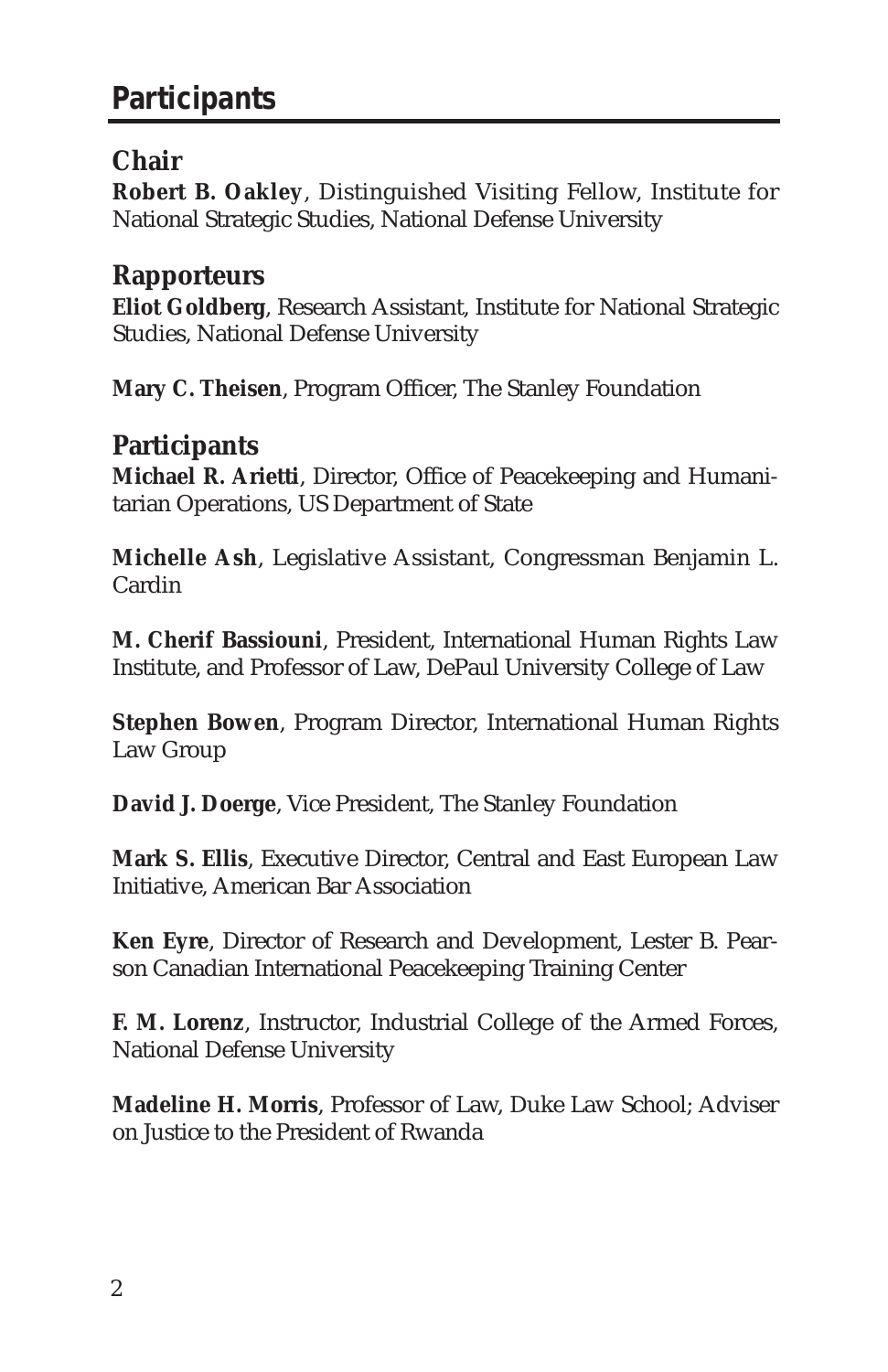**William G. O'Neill**, Consultant, National Coalition for Haitian Rights

**Diane F. Orentlicher**, Professor of Law and Director, War Crimes Research Office, Washington College of Law, American University

**Edwin M. Smith**, Leon Benwell Professor of Law and International Relations, The Law School, University of Southern California

**Richard H. Stanley**, President, The Stanley Foundation

**Matthew Vaccaro**, Political-Military Planner, Peacekeeping and Humanitarian Assistance, US Department of Defense

**Stanley Foundation Staff Mary Gray Davidson**, Senior Producer, *Common Ground* **Carol Matthews**, Conference Management Director

Affiliations are listed for identification purposes only. Participants attended as individuals rather than as representatives of their governments or organizations.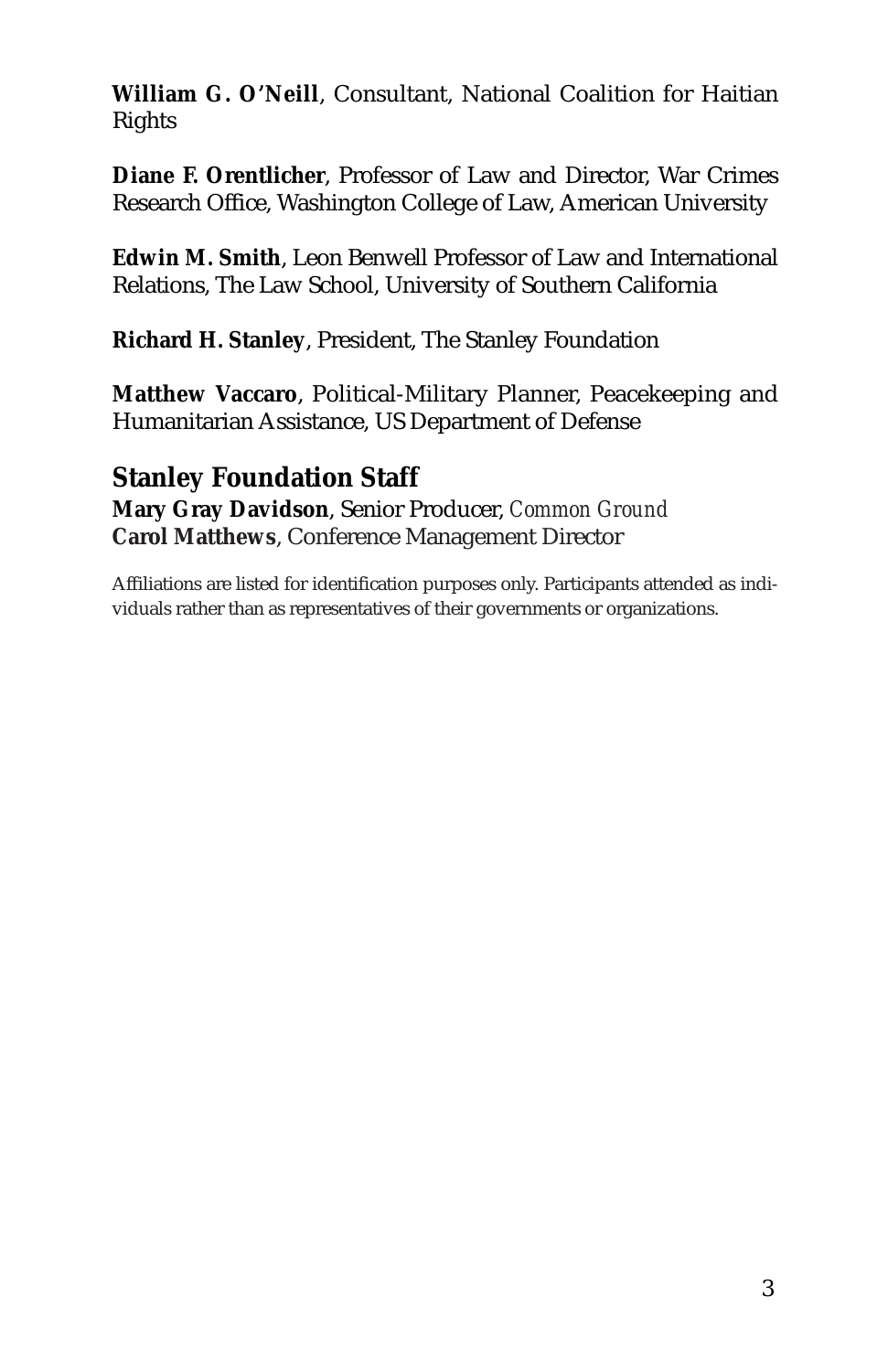# **Conference Report**

The international community is becoming increasingly involved in assisting war-torn nations in establishing and maintaining peace and rebuilding their societies. Traditionally, the international community focused on the military aspects of peace operations, which generally took the form of multinational interpositional forces. Keeping the peace, however successful in providing physical security in the immediate post-conflict environment, does not by itself establish the foundations for enduring and just peace. Nor does it reduce the threat of violent conflict in the future. Instead, stability will depend on fostering genuine national reconciliation and a sense of justice for past wrongs along with the establishment of the means with which to solve future domestic conflict peacefully and within the bounds of the law. Since the end of the Cold War there has been a growing appreciation among analysts and practitioners of the importance of rehabilitating defunct police, judicial, and penal systems—areas that earlier had received little or no attention. Accordingly, policymakers increasingly advocate that the international community act simultaneously on what is occasionally referred to as the "Triad" of peace-building: ensuring post-conflict public security (i.e., police), rehabilitating judicial systems and dealing with war crimes and criminals, and creating functioning penal systems. Often this involves direct intervention in the internal affairs of states rather than conflicts between states and thus risks overriding traditional inhibitions found in the UN Charter.

A growing number of nongovernmental organizations (NGOs), international organizations, and individual donor governments are expanding their scope of activities to assist nations in rehabilitating their police forces. However, there has been considerably less attention paid to judicial systems and still less to improving penal systems. International judicial assistance efforts—including advising or serving on truth commissions, training lawyers and judges, prosecuting war criminals, or by other means—have either not lived up to expectations or have been wholly inadequate. As international intervention in support of post-conflict justice becomes more common (and opportunities for it will no doubt increase), it behooves policymakers, analysts, and practitioners to take a closer look at which actors in the international community are doing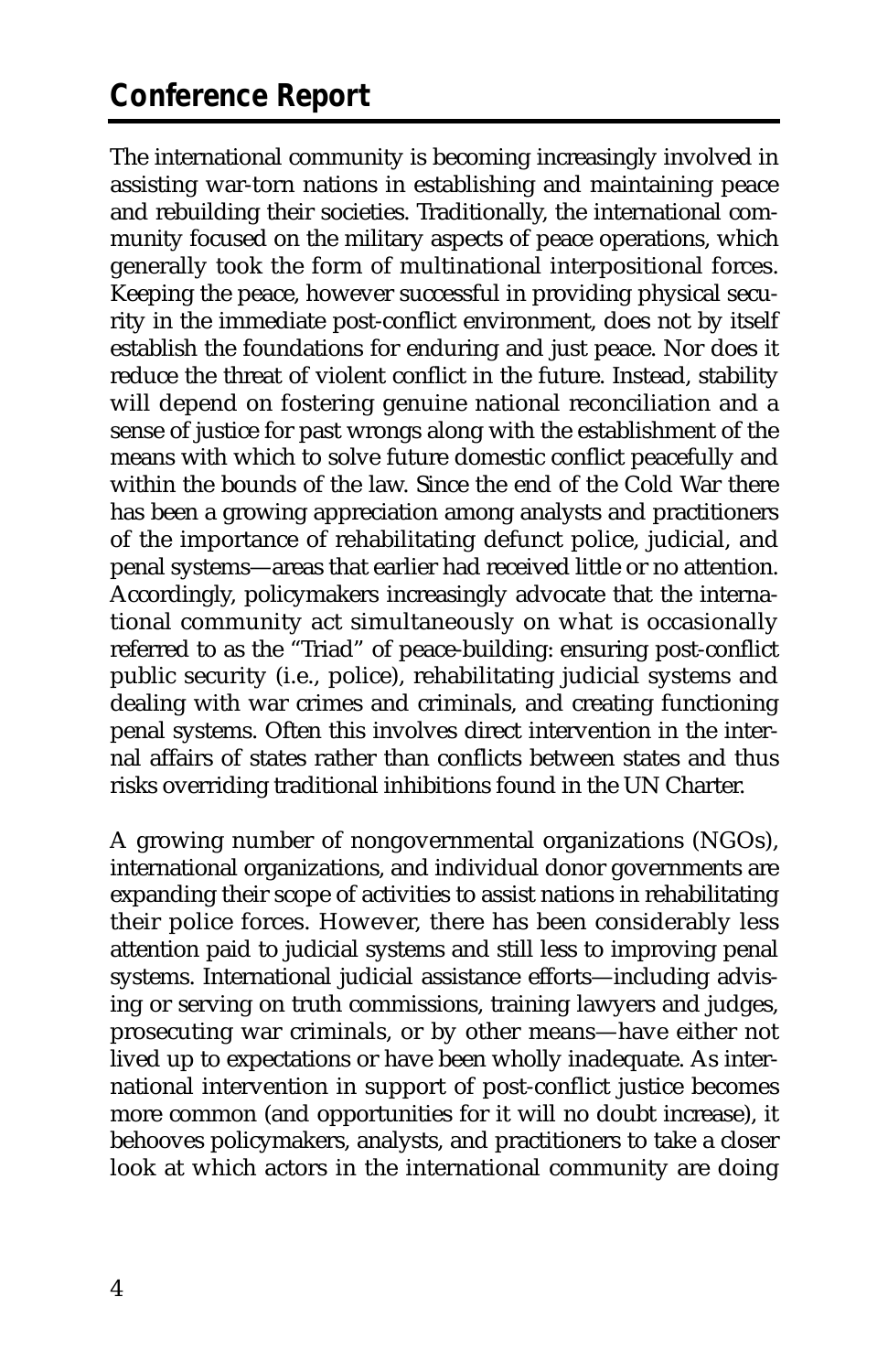

*Rapporteur Mary Theisen*



*Rapporteur Eliot Goldberg*

The rapporteurs prepared this report following the conference. It contains their interpretation of the proceedings and is not merely a descriptive, chronological account. Participants neither reviewed nor approved the report. Therefore, it should not be assumed that every participant subscribes to all recommendations, observations, and conclusions.

what and what it is they hope to achieve. Fundamental questions need to be addressed, such as: How can a determination be made about whether a country emerging from violent conflict needs international assistance in support of post-conflict justice? What should guide the international community's decision to lend assistance? When should that assistance be rendered, and how? How can the activities of the various actors be improved and better coordinated? Can short-term assistance to restore order become long-term assistance to rebuild nations? When is the job done? The policymaking community is only in the early stages of exploring these critical issues.

To help fill the gap in the policy debate, the Stanley Foundation organized a conference that included participants from NGOs, national governments, international organizations, and academia with extensive experience in peacekeeping, policing, judicial rehabilitation, and international criminal law. Drawing on a diversity of perspectives, the group engaged in a lively critique of post-conflict justice efforts to date and recommended ways to improve the international community's approach to assisting countries with their post-conflict justice needs.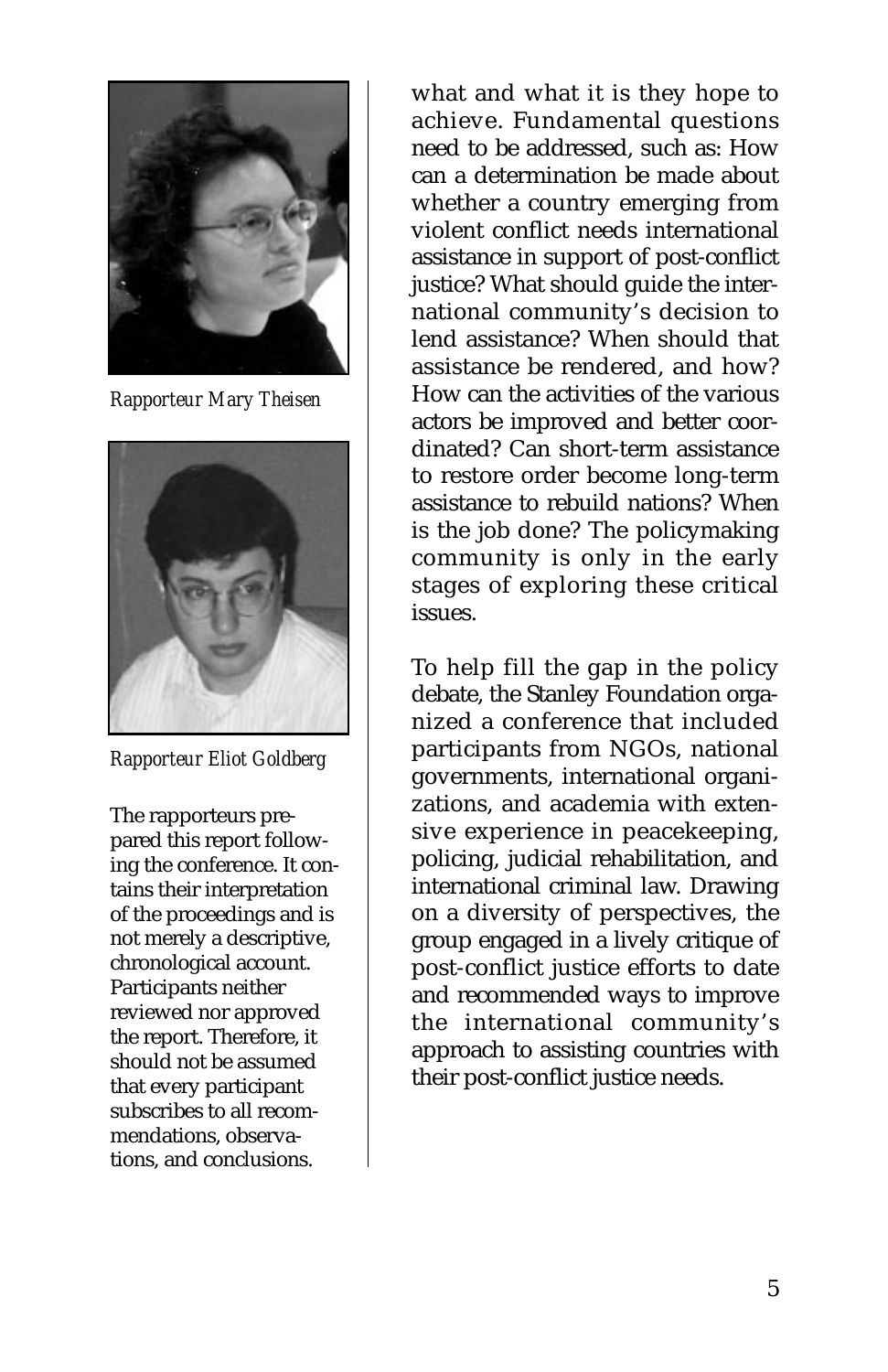### **Who Is the "International Community" and Who Is Doing What?**

As a preliminary matter, participants explored what is meant by the "international community." Although it was beyond the scope of the conference to delve deeply into this issue, some discussion was necessary since this phrase is often misused, often implying an imaginary monolithic entity who is making decisions to lend assistance or intervene in a crisis.

The phrase "international community" in reality loosely describes many types of actors, most typically the coalitions of (or even individual) governments and the United Nations, particularly the Security Council, Secretariat, and its ad hoc war crimes tribunals. The lack of a clear definition also impacts directly on discussions relating to the will of the international community to act (or not) on a particular issue. Depending on the crisis in question, participants noted, the identity of the "real" players varied. For example, in Haiti, the "international community" was, in essence, the United States with help from Canada and the United Nations. In Cambodia, it was a combination of the five permanent members of the UN Security Council in coordination with the UN Secretariat, Japan, and the Association of South East Asian Nations (ASEAN). Also, especially for purposes of this conference, the "international community" includes the UN specialized agencies, regional organizations, and NGOs that are now active in relief, rehabilitation, human

**Depending on the country in question... the cast of characters and the activities they engage in may change.**

rights and, in particular, judicial reconstruction, civilian policing, criminal justice, and other post-conflict justice matters. Therefore, the "international community" is an amalgam of these actors. Depending on the country in question and the nature of the post-conflict needs, the cast of characters—and the activities they engage in—may change.

While the increase in the number of actors engaged in these areas is considered positive, the ability of the international community to provide coordinated, efficient, and effective assistance is an issue that concerned many participants. In some countries, participants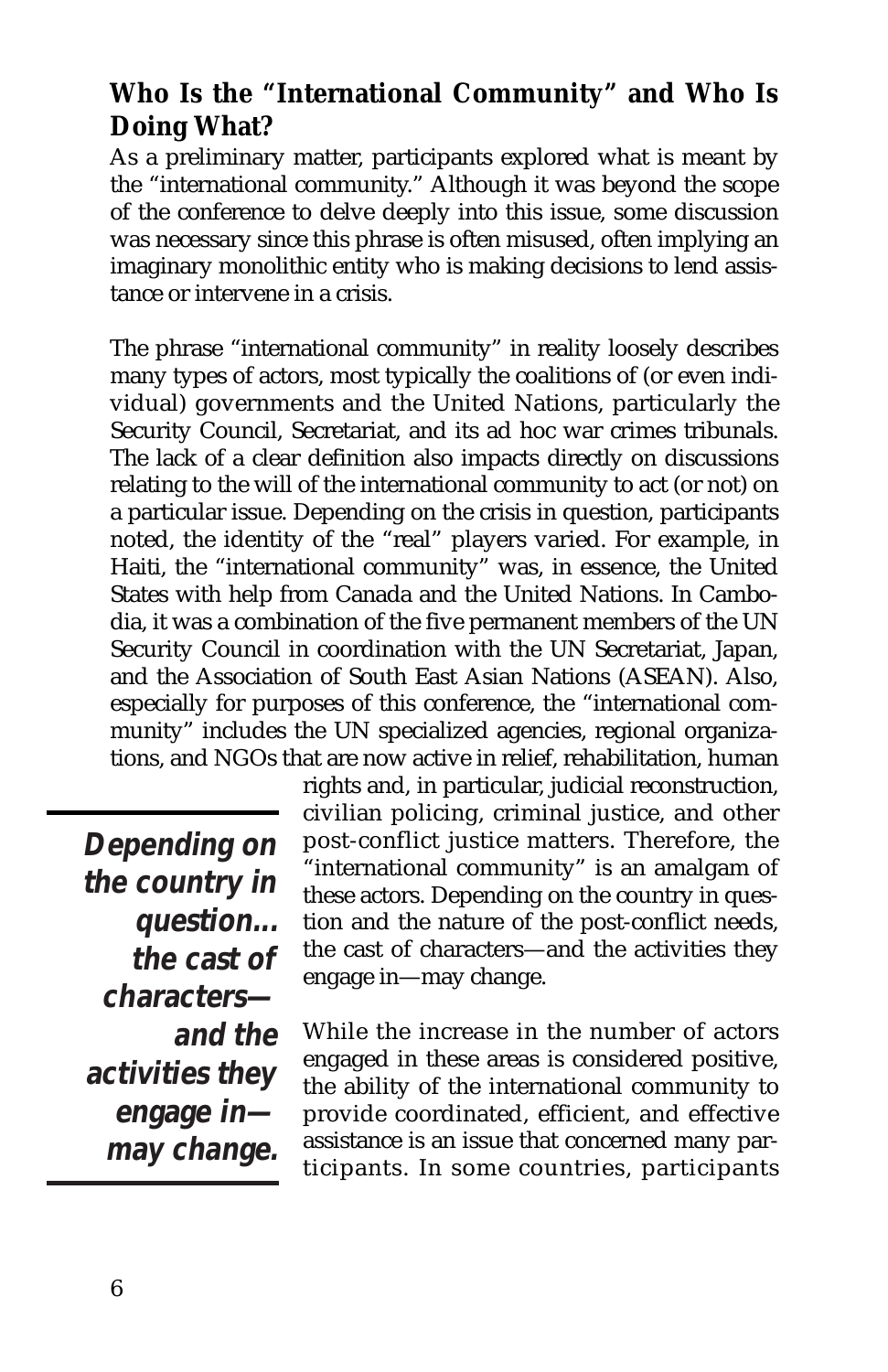described a veritable "circus atmosphere" of UN agencies, international organizations, NGOs, and individual donor governments all engaged in the often uncoordinated monitoring of human rights, policing assistance, judicial rehabilitation, investigating war crimes, training police, and administering prisons. Given the broad scope of activities and the sheer number of actors, some participants observed that the groups all too often duplicate effort and even compete over resources and areas of responsibility.

**...groups all too often duplicate effort and even compete over resources and areas of responsibility.** 

Some of the UN agencies involved include the Office of the UN High Commissioner for Human Rights (UNHCHR), the Geneva-based UN Crime Prevention and Criminal Justice Division (CPCJD), the UN Development Program (UNDP), as well as three departments at UN headquarters in New York: the Department of Humanitarian Affairs (DHA); the Department of Peace-keeping Operations (DPKO), and the Department of Political Affairs (DPA). Regional organizations that are increasingly active include the Organization of American States, the Organization for African Unity, the Organization for Security and Cooperation in Europe, and the North Atlantic Treaty Organization (NATO). Notable NGOs that have joined the fray include the American Bar Association's Central and Eastern European Law Initiative (CEELI) and the International Human Rights Law Group as well as traditional actors such as Amnesty International, Human Rights Watch, etc. Finally, many individual governments have lent their civil servants and provided development funds to assist in rehabilitating criminal justice systems, police training, and prison building. Within the United States, the Agency for International Development, the Department of Justice's International Criminal Investigative Training Assistance Program, and the Department of State's Bureau of Narcotics and Law Enforcement are the most prominent agencies lending their expertise and providing material assistance.

Within the United Nations, there is a need to restructure and consolidate the various agencies and programs responsible for civilian police training and designing and supervising judicial and legal reform. In theory, the UNHCHR and the CPCJD, both in Geneva, are the UN entities concerned with crimes prevention and criminal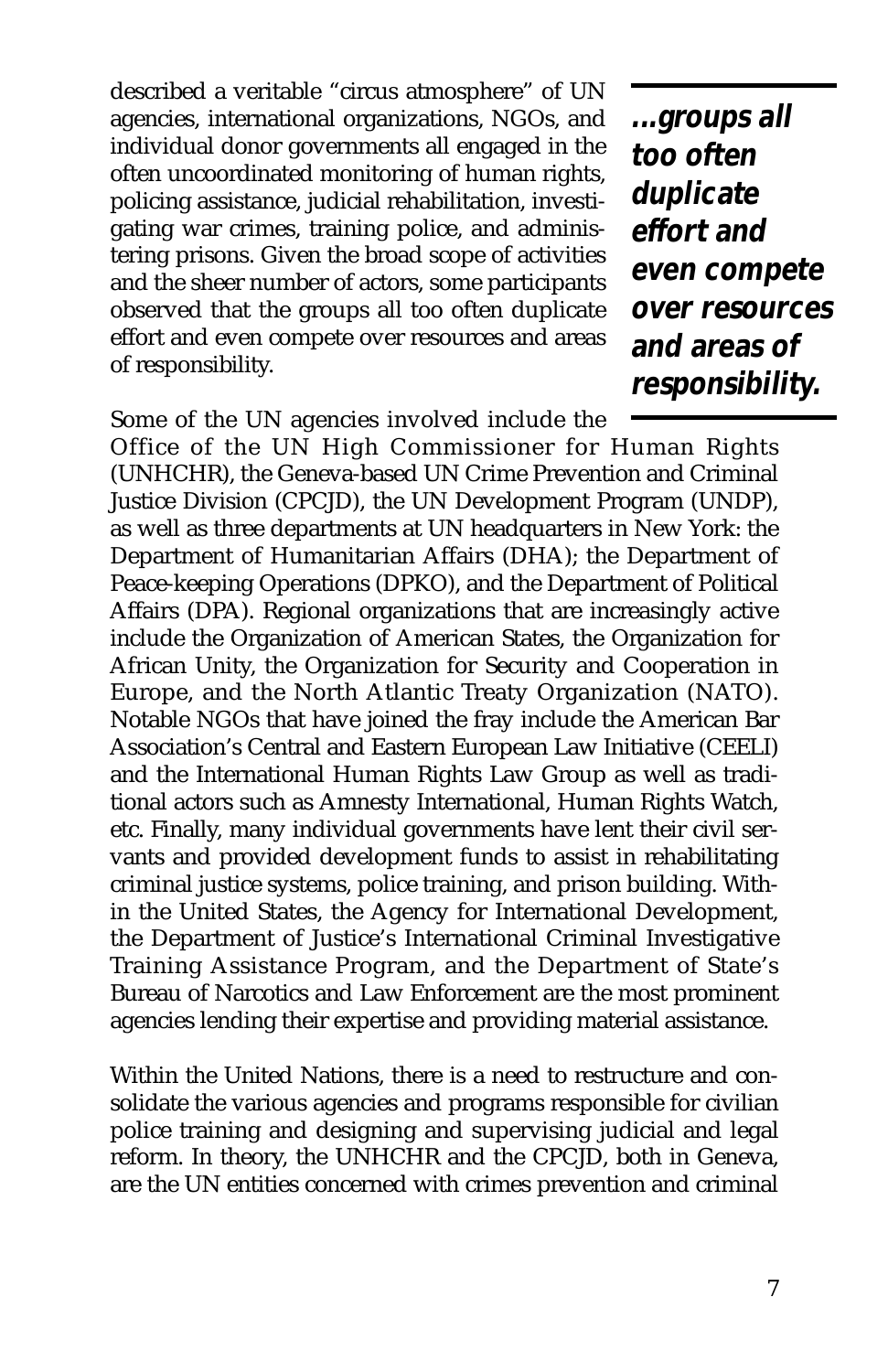justice. Unfortunately, these offices rarely conduct field operations. The UN DPKO in New York usually directs on-the-ground police training and supervision of judicial reconstruction operations as well as other activities. Moreover, the other offices are largely underfunded, ineffective, or irrelevant, in the opinion of some participants.

### **Politics and Justice**

Participants generally agreed that the international community's decision making with respect to the nature and extent of post-conflict justice needs is governed more often by geopolitical considerations than by notions of international law, ethics, and morals. Debate centered on whether these political influences could be minimized and, if so, how.

Participants disagreed on when the international community should engage in peace operations. While some advocated participation only if it is within (or does not conflict with) the national

**...the international community's decision making...is governed more often by geopolitical considerations than by notions of international law, ethics, and morals.** 

interest, others saw a role for the international community if the international rule of law was violated. The former tended to focus on strategies and outcomes that reflected primarily what is politically feasible and mission possible. The latter advocated building a global overlay of institutions, laws, and norms that would reframe the international approach to justice and even obligate certain responses for specified scenarios (e.g., for genocide). The various approaches, each of which is entirely valid, at times increased the difficulty of arriving at a group consensus on some issues.

One participant maintained the international community could and should strive to "insulate justice from political considerations" at least with respect to the most heinous of crimes; i.e., war crimes, crimes against humanity, and genocide. For these crimes, impunity simply should not be tolerated regardless of the circumstances. Nations should seriously con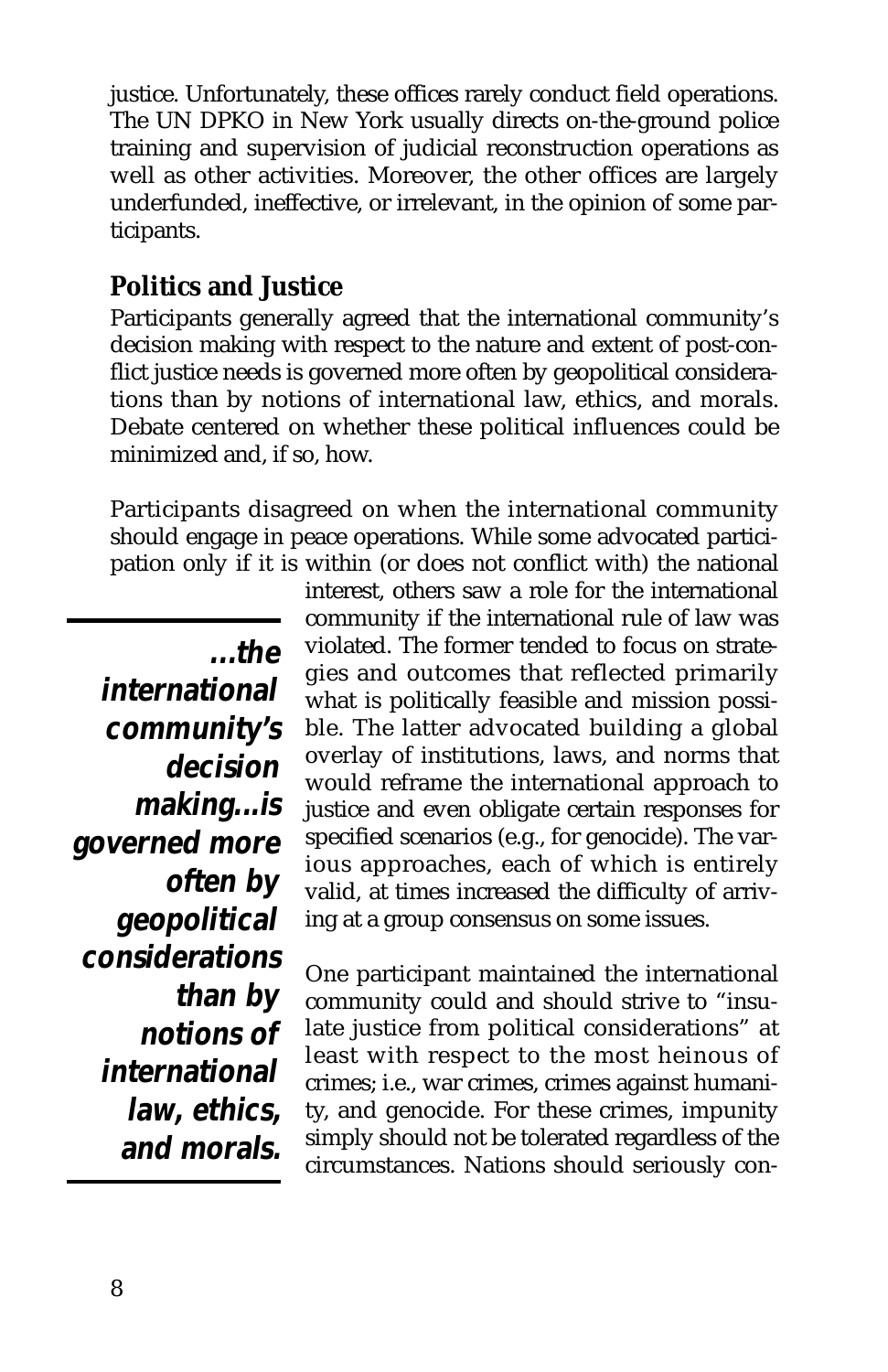sider adopting an international convention in which they would pledge not to use immunity from prosecution by international tribunals as a bargaining chip in negotiations to facilitate a transfer of power from the interim "criminal" regime to an international entity. By this instrument, signatory states would pledge as well to ensure that perpetrators of these crimes will be held accountable (presumably by either an international or a national criminal tribunal).

Others characterized this position as "maxi-

**"Internationalist" approaches aimed at formally obligating certain responses for specified crimes are not apt to be viable.**

malist" and were skeptical of its viability. They believed political considerations are inescapable and have, and always will, shape the international response. Although the international community may weigh the needs of the country requiring assistance, the interests of the international community (or of its more influential members) ultimately determine whether assistance will be forthcoming. For example, one participant noted, in Haiti the international community intervened not only to protect Haitian human rights or the international rule of law but to create a stable environment in order to stem the waves of Haitian immigrants who were seeking asylum in the United States. Similarly, the international community opted not to intervene in either Liberia or Sri Lanka in recent years because Western countries had no interest in staving off the hostilities which warranted taking risks and committing the resources required. Although the human rights and other abuses were severe and, in the opinion of one participant, the international community could have made a difference, the conflicts had a negligible impact on the national interest of prominent countries within the international community. Minimal aid was therefore offered. Thus "internationalist" approaches aimed at formally obligating certain responses for specified crimes are not apt to be viable.

### **Public Security, Judicial Rehabilitation, and Justice**

The participants focused primarily on the difficulties of civilian policing in post-conflict environments and the problems—both philosophical and practical—of rehabilitating justice systems. They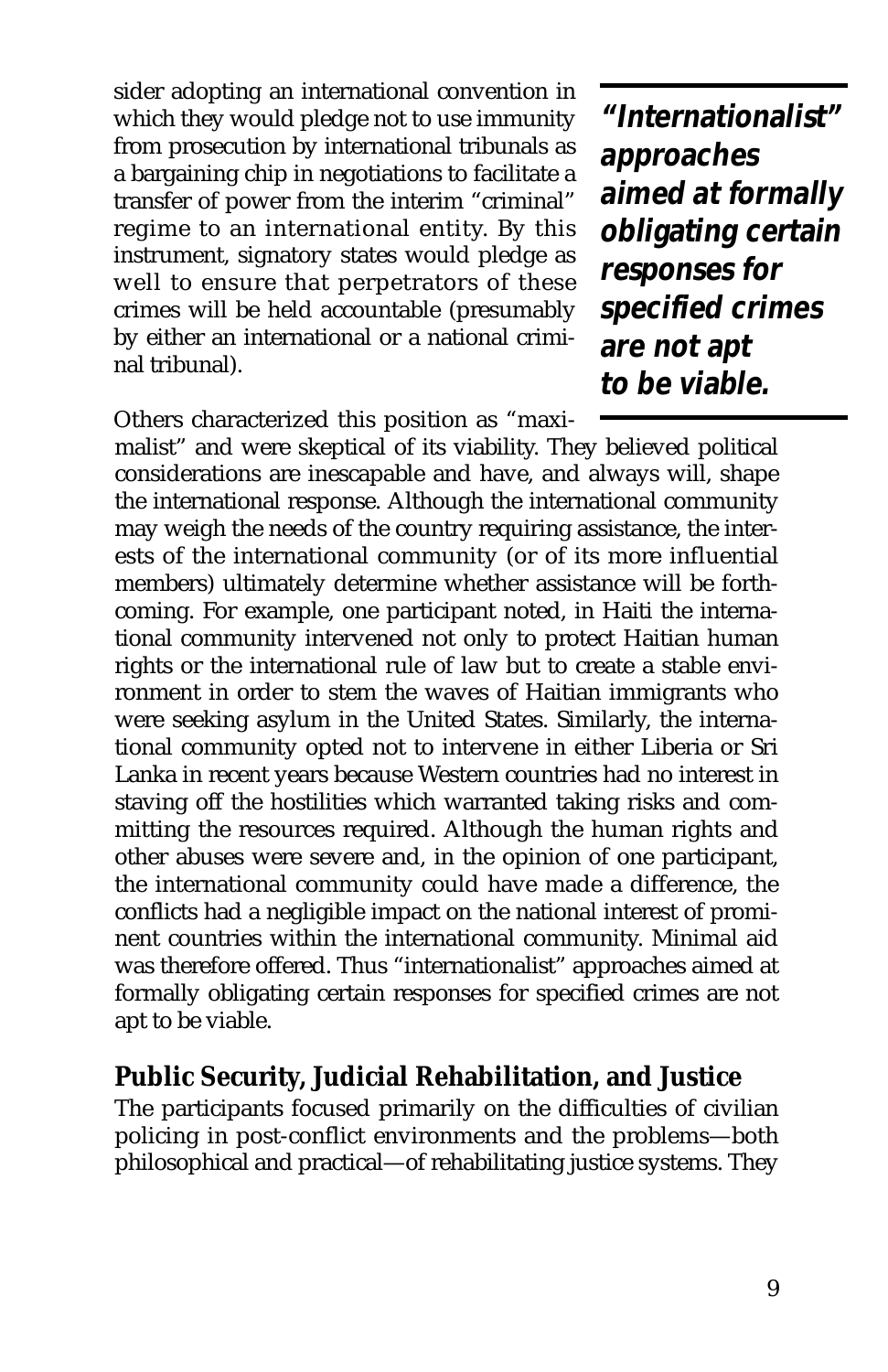also critiqued the international community's efforts to bring war criminals to justice and weighed the advantages and disadvantages of the range of accountability mechanisms that have been employed thus far and gauged the extent to which they have actually fostered national reconciliation and a just peace.

In the aftermath of violent civil strife, the international community should work simultaneously on civilian policing, rehabilitating the criminal justice system, and dealing with war crimes and criminals. Some tasks, such as separating warring factions and restoring public security, can be completed relatively quickly. For other tasks (e.g., accountability for war crimes and institution-building), the international community will likely only be able to provide stopgap measures while establishing the foundation for the country to receive more comprehensive assistance in the future.

#### **Immediate Post-Conflict Objective: Public Security**

Participants agreed that public security must be established before the international community attempts any other tasks of post-conflict nation-building. Preferably, law enforcement functions would be undertaken by the national government. But the international community is usually confronted with nations in different states of disarray. For example, in Somalia, there was not a "state" but a constellation of warlords vying for control. Similarly, Haiti possessed the rudimentary elements of a state, but its decrepit public institutions had all been established and controlled by the ousted discredited regimes of the past. In Bosnia, each of the factions has established its own institutions, all of which share the heritage of

**[UN Civilian Police] have increasingly come to [be]... an integral part of post-conflict peace operations.**

state repression. Depending on the degree of societal disintegration, international military peacekeepers and UN Civilian Police (Civ-Pol) have assumed de facto, if not de jure, authority over law enforcement functions.

Civ-Pol forces have increasingly come to complement military peacekeeping forces in recent years, forming an integral part of post-conflict peace operations. By assuming some of the tasks of national civilian police forces, Civ-Pol forces bridge a "public security gap" until a local professional force is recruited and trained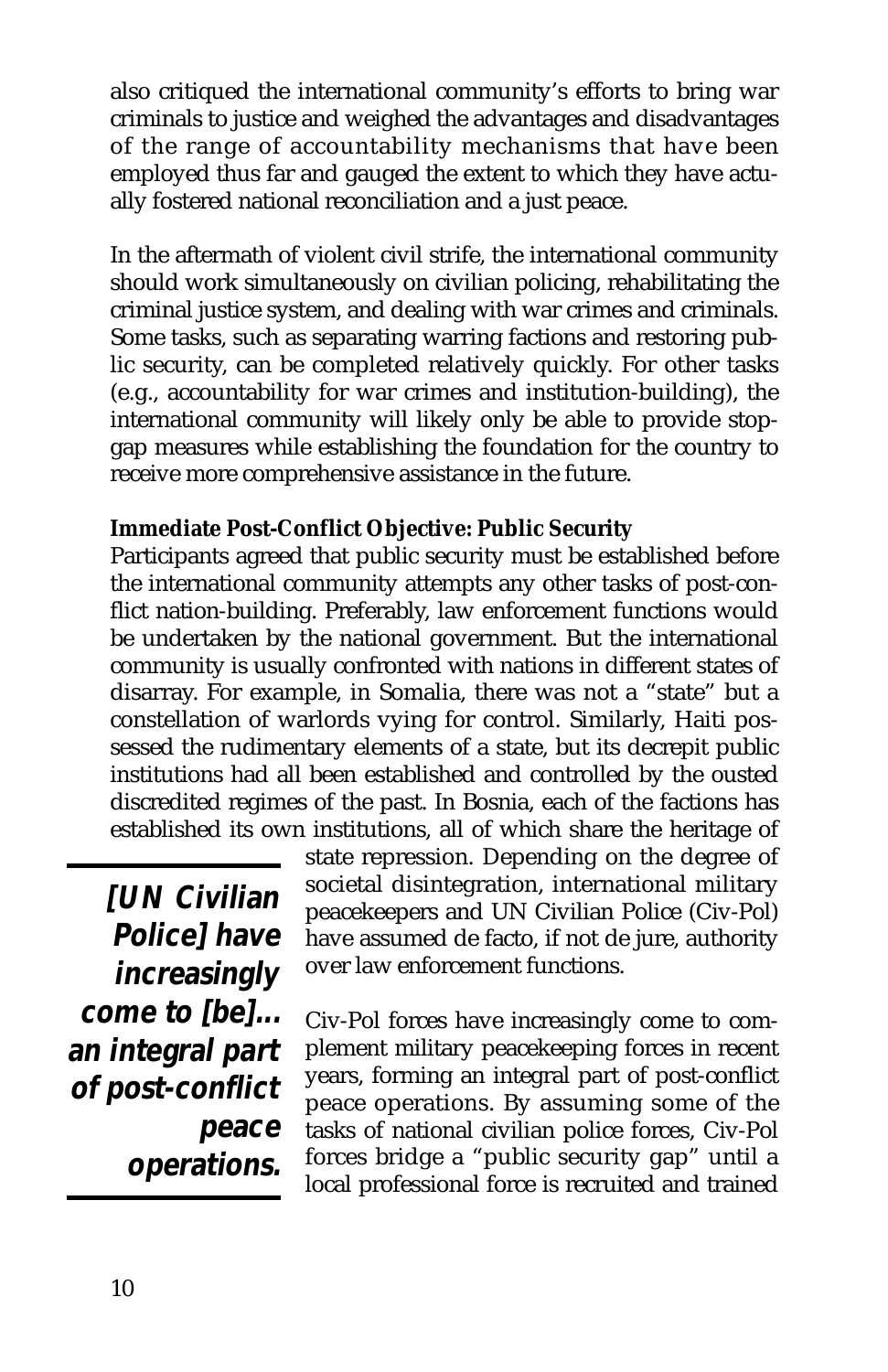to assume its proper role. They also enable military operations to wind down.

International law enforcement assistance programs (including Civ-Pol) have been plagued by a number of problems. Perhaps the most significant with respect to post-conflict justice is that military peacekeepers, international police, and human rights monitors must operate in environments where the local criminal justice system has been decimated or simply no longer exists. Detainees, once arrested, need to be dealt with by a functioning judiciary and a penal system; i.e., prisons to house the detainees and the lawyers, judges, and court administrators to process them.

**Without an adequate criminal justice system, public security is compromised even if there is a police force.**

Without an adequate criminal justice system, public security is compromised even if there is a police force. In Somalia, for example, the international community helped reestablish a rudimentary police force, but the country lacked a judicial system. The Australian government attempted to fill the void in one geographic location, but prisoners languished for months before charges were even made against them. Eventually, many Somali prisoners were released because there had been no judicial review of their confinement.

The United States faced a similar problem in Haiti. Originally the rule of engagement for US military personnel did not include arrest of common criminals. Then CNN televised US military personnel standing aside while violent Haitian-on-Haitian crimes occurred directly in front of them. Under pressure, the Clinton administration decided to permit its soldiers to make arrests under such circumstances (which they did) and assist the Haitian police. However, given the absence of adequate prisons, the US military had to incarcerate suspects in severely crowded prisons that did not meet even minimal international health standards and where rampant human rights violations occurred. When the poor prison conditions were publicized by a member of the US armed forces, American troops were accused of violating Haitian human rights for having used such prisons. Under the resulting uproar, US forces released all detainees except those that presented a direct threat to US troops. Moreover, the judicial system was in such disarray that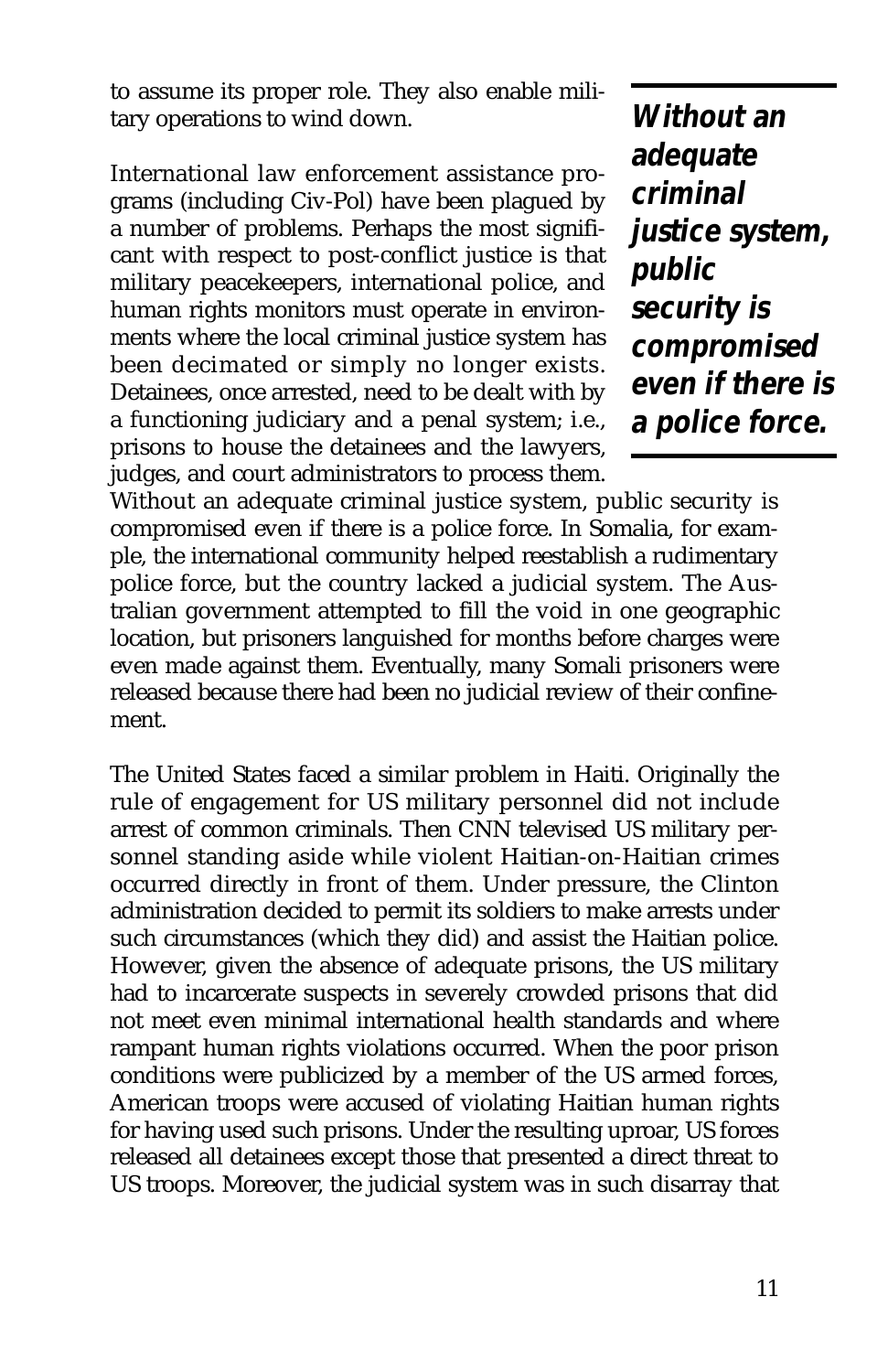almost no detainees were tried. Eventually, many Haitians arrested by the interim police security force (which were supervised by USled international police monitors) also had to be released under the governing Napoleanic code. While strong international assistance for the police began immediately, it took a year before a weak, faltering judicial assistance program began. Haiti is a clear illustration of the assertion that without the other two legs (judiciary and prisons) of the "Triad," a police force cannot function effectively and public security is compromised.

Participants also discussed the confusion regarding the division of labor between military peacekeeping and Civ-Pol forces. Theoretically, the functions of peacekeepers and civilian police are separate. In practice, however, their functions have been blurred. Few UN Security Council resolutions calling for peace operations provide guidance regarding the division of labor and authority (e.g., police powers) between the two forces. This is further complicated by the lack of advance planning, as well as coordination on the ground, between the different nationalities composing the multinational forces. But not all participants believed this was a problem. A few were of the opinion that a "firewall" between peacekeepers and civilian police was not practicable given the fluid context in which they operate, nor was it necessarily desirable. At a minimum, the UN Security Council should be cognizant that because peacekeepers are not "occupying forces" in the traditional

**Participants discussed the confusion regarding the division of labor between military peacekeeping and Civ-Pol forces.** sense, their powers and duties need to be more carefully outlined at the outset. It was noted, however, that because only military forces have surge capabilities, they will need to provide public security immediately until Civ-Pol can be deployed. Even after Civ-Pol arrives, there may be an initial period of danger that warrants close military support, perhaps as liaison officers.

Participants lamented the shortcomings of some recent Civ-Pol operations. They agreed that the Civ-Pol office in the UN DPKO is understaffed, underfunded, and suffering from second-class status in relation to their military counterparts. Until recently, the competence,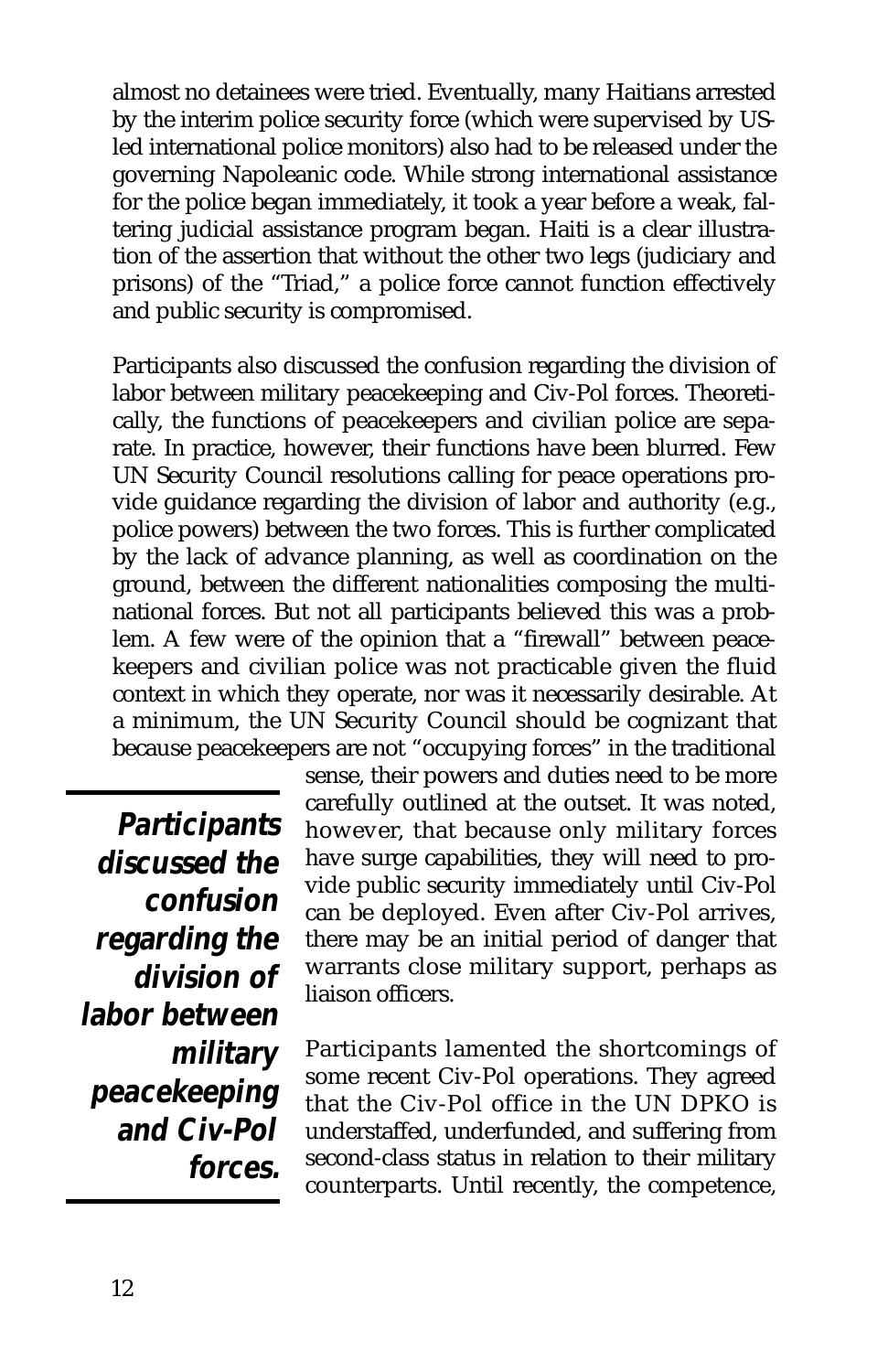professionalism, and skill of international Civ-Pol varied greatly. While some countries recruited excellent policemen for the job, others recruited individuals with little or no experience in community policing, training in human rights, or familiarity with international law. Fortunately, UN DPKO standards have been toughened and enforced. Although it is true that those who do make the cut are primarily from Western industrialized countries, police from some Western European countries have not always performed as expected. To make up for the shortfall, some participants proposed that the UN DPKO develop a roster of several hundred competent retired military police and other law enforcement personnel who would be "on call." Part of the difficulty in recruiting enough Civ-Pol is the hesitancy of donor governments in sending their unarmed cops into harm's way. Unless the police forces can

**...the international community should strive to rehabilitate judicial systems in a manner consistent with local legal traditions.**

be armed or there is direct military support in dangerous environments, the police understandably will continue to assume a defensive, low-key and, therefore, ineffective approach to their work.

#### **Judicial Rehabilitation**

Justice systems are among those institutions that suffer most during violent internal conflict. International assistance is often needed on many fronts to rehabilitate, or create from scratch, independent judiciaries. Participants agreed that the international community should strive to rehabilitate judicial systems in a manner that is consistent with local legal traditions. Essential to this process is local input from the government (assuming one exists and is receptive) of the country in question and from local NGOs. However, it is often the case that the justice system in existence before the outbreak of violence was weak, corrupt, or dependent for its existence on political power bases. Under these circumstances, what should the international community rehabilitate and how? Against what standards should the international community measure the worth of a judicial system? Are there identifiable international standards of an independent judiciary? If so, how can the international community preserve some aspects of the existing legal system and discard others that are not consonant with inter-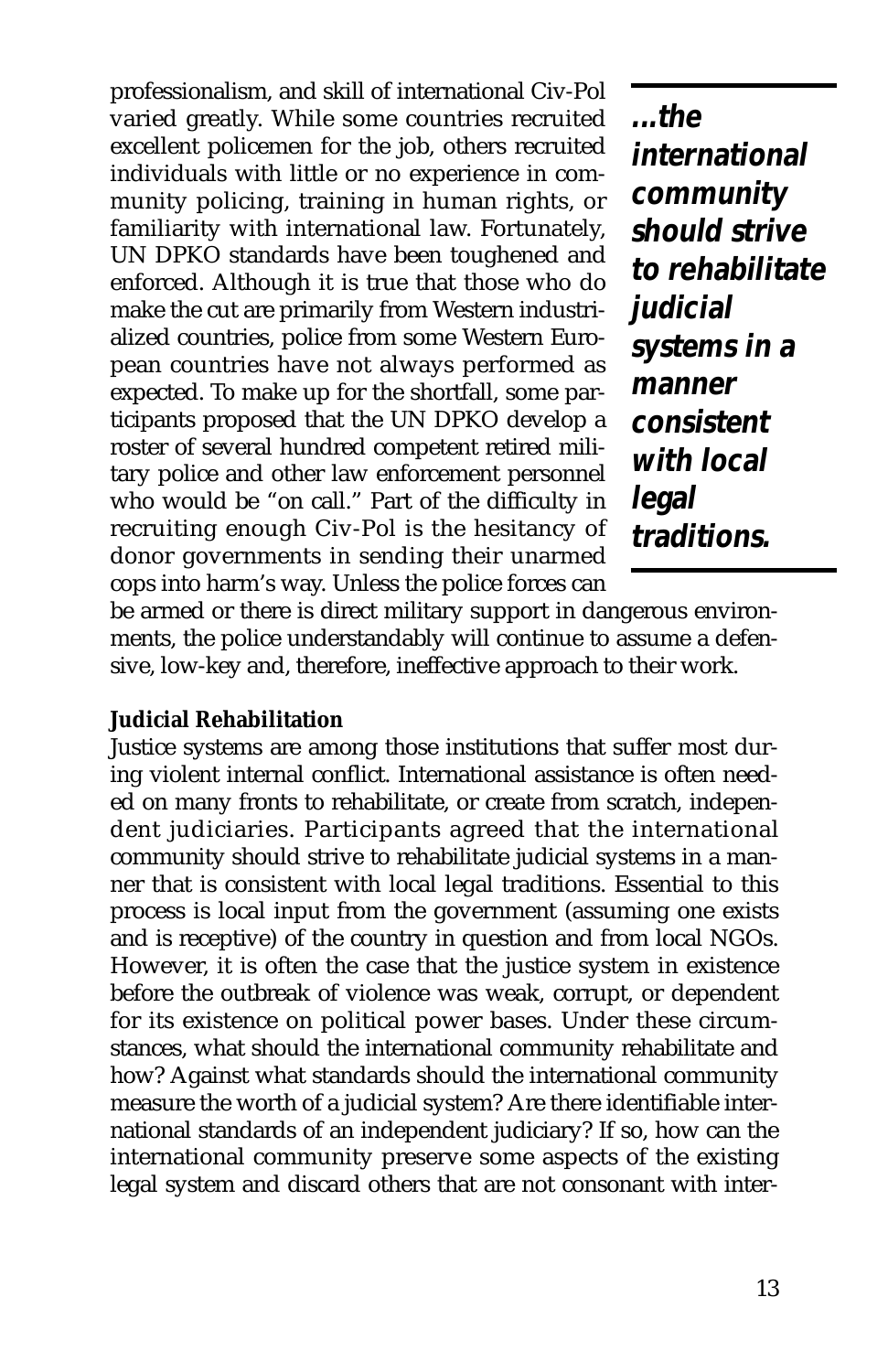

PHOTOS BY MARY GRAY DAVIDSON PHOTOS BY MARY GRAY DAVIDSON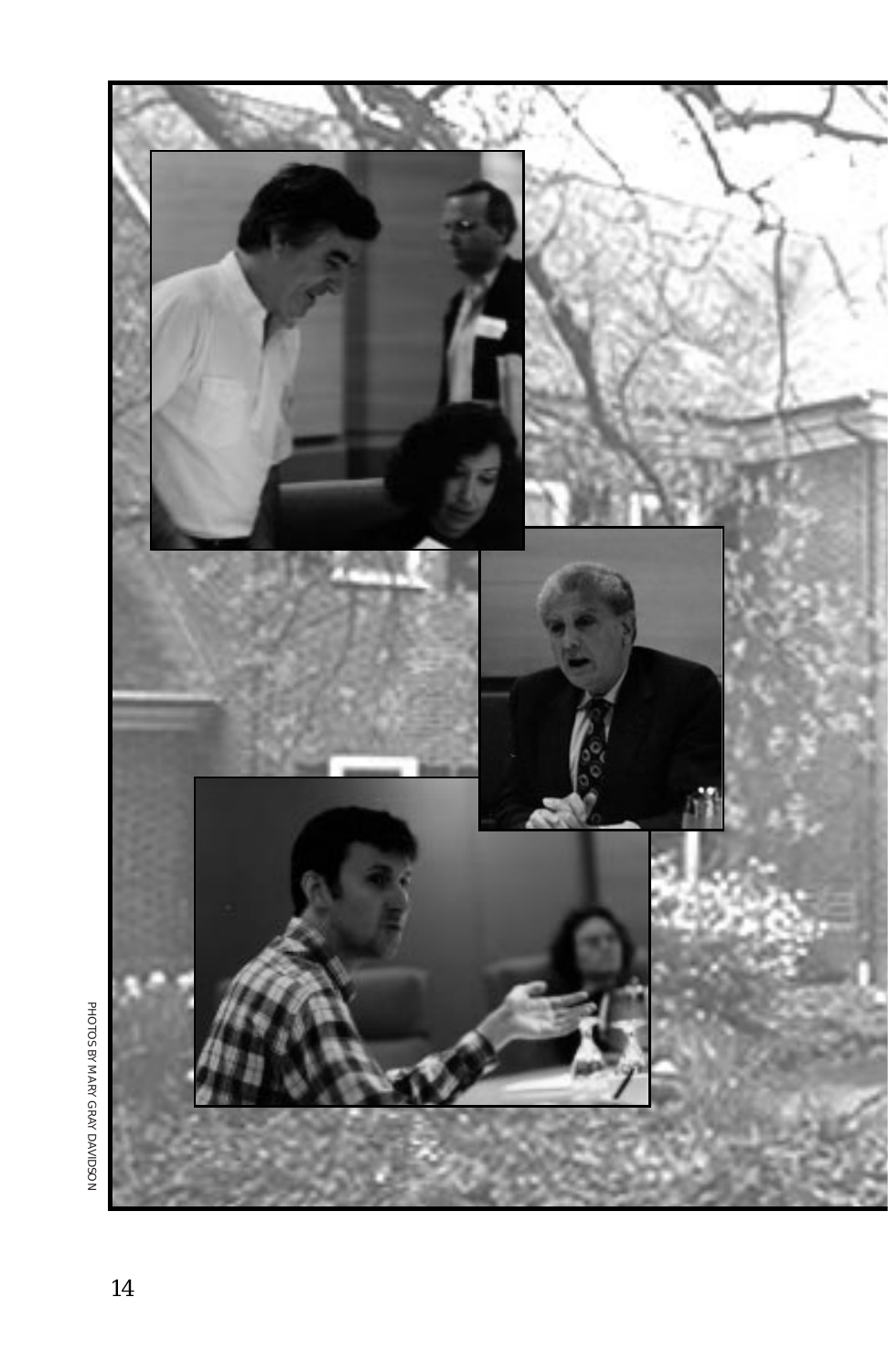*War, especially internal conflicts, destroy societies, frequently leaving grave injustices in their wake. Participants at the Wye River Conference Center discussed what role the international community can realistically play in trying to bring some measure of justice upon which a society might be rebuilt.*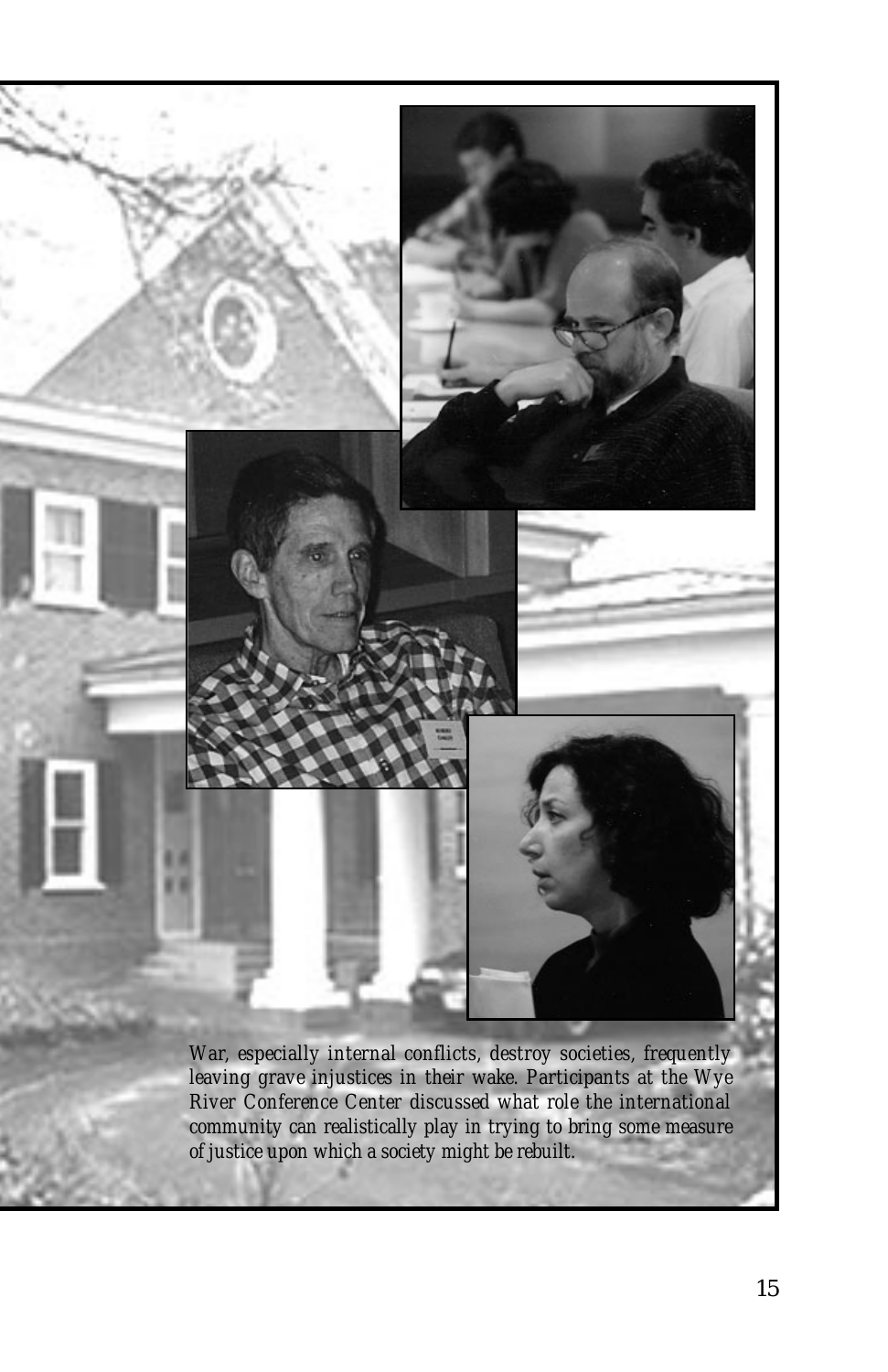national standards? To what extent should the international community attempt to shape a judicial system to mirror those standards?

A few participants maintained that there are clear, objective international standards of judicial independence against which the health of judicial systems can be measured. These universal standards are generally accepted to mean the absence of political interference in judicial decision making, the preservation of the rights of parties to the proceedings, freedom of association of judges, minimum standards for qualification for judges, conditions of judges' service and tenure, and immunity from prosecution for judges' decisions. Individuals and organizations working to rehabilitate the defunct judicial systems of war-torn nations should rely for guidance on these universally accepted standards. Advocates of this approach assert that measuring adherence to, and deviations from, these standards can be a straightforward determination.

Other participants were less certain, and questioned whether these, or any other, international standards are truly objective and universally accepted. Is the international community (or, perhaps more accurately, its dominant Western members) essentially reshaping foreign legal systems to mirror their own in the name of preserving international standards? Moreover, even if nations agree on certain standards, effective and coordinated implementation is not guaranteed. For example, one participant noted, what constitutes fair and free elections inevitably varies from country to country—even within the United States, different states have different concepts of what constitutes a good electoral process. While consensus was not possible on this theoretical debate, further exploration of these questions may become more compelling as the international community continues to assist war-torn nations in rebuilding judicial systems.

A few participants, steering away from theoretical debate, asserted that, notions of the applicability of international standards aside, what is most important is the legitimacy of the international community's involvement in the eyes of the citizens of the country receiving assistance. The "illegitimacy" of international aid springs not from its "international" character (i.e., international personnel applying international standards) but from real or perceived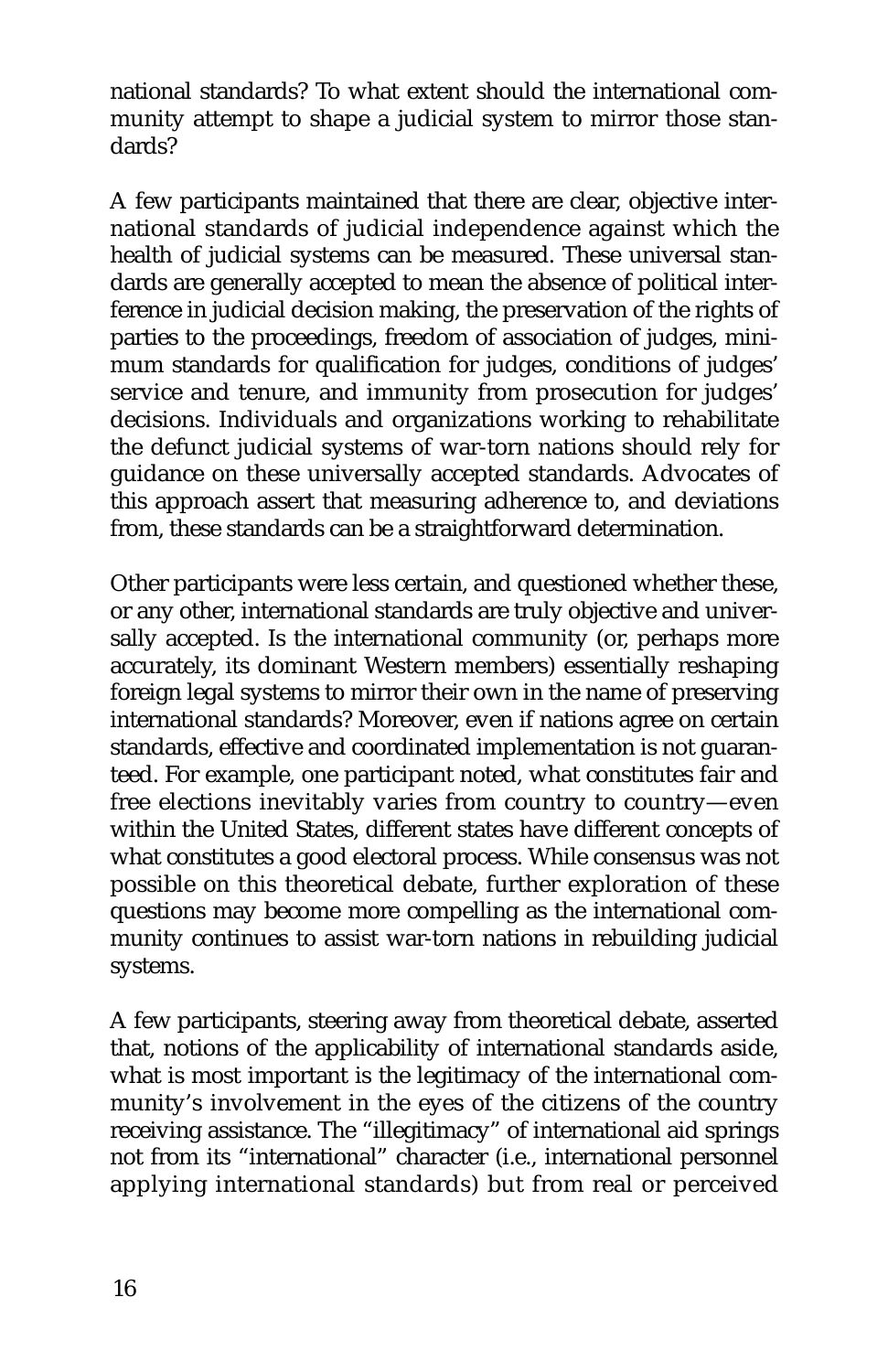incompetence; ignorance of local culture, politics, and legal systems; and unwillingness to complete the job. That the aid is "international" in character will not necessarily determine its legitimacy or acceptance one way or another. Other participants reminded their colleagues that, instead of resisting international aid, many countries have actively welcomed it and a few (e.g., Romania) have been quite aggressive in soliciting the help of foreign NGOs. According to this view, what ultimately has made assistance programs "legitimate" is the practical value of the assistance and that the commitment was sustained.

**Participants discussed... ways the international community may assist countries in coming to terms with war crimes....**

### **Bringing War Criminals to Justice: Accountability Mechanisms**

Once local law and order are secured, the international community may concentrate on the immense challenges of fostering national reconciliation, dealing with war criminals, and rebuilding the foundations for a society governed by the rule of law. This is a tall order for the international community. It involves collecting the remnants of a state and forming them into a cohesive system of governance while simultaneously tackling the more amorphous task of engendering a sense of justice for past wrongs. To be successful the international community must sustain a high level of political commitment and make a substantial long-term investment of human and financial resources.

Participants discussed a number of ways the international community may assist countries in coming to terms with war crimes and achieving genuine and lasting reconciliation. Presumably, one approach, or a combination thereof, could be tailored to meet the individual country's post-conflict justice needs. Since no two conflicts are the same, it would be difficult to design a generic template to guide the international community in all situations. There are, however, some parallels among recent efforts from which common lessons can be drawn. Participants compared the experiences of national reconciliation in various countries, focusing on Haiti, Rwanda, Bosnia, and South Africa. Both the international community and recovering nations have employed a variety of accountability mechanisms in these countries, including a national apology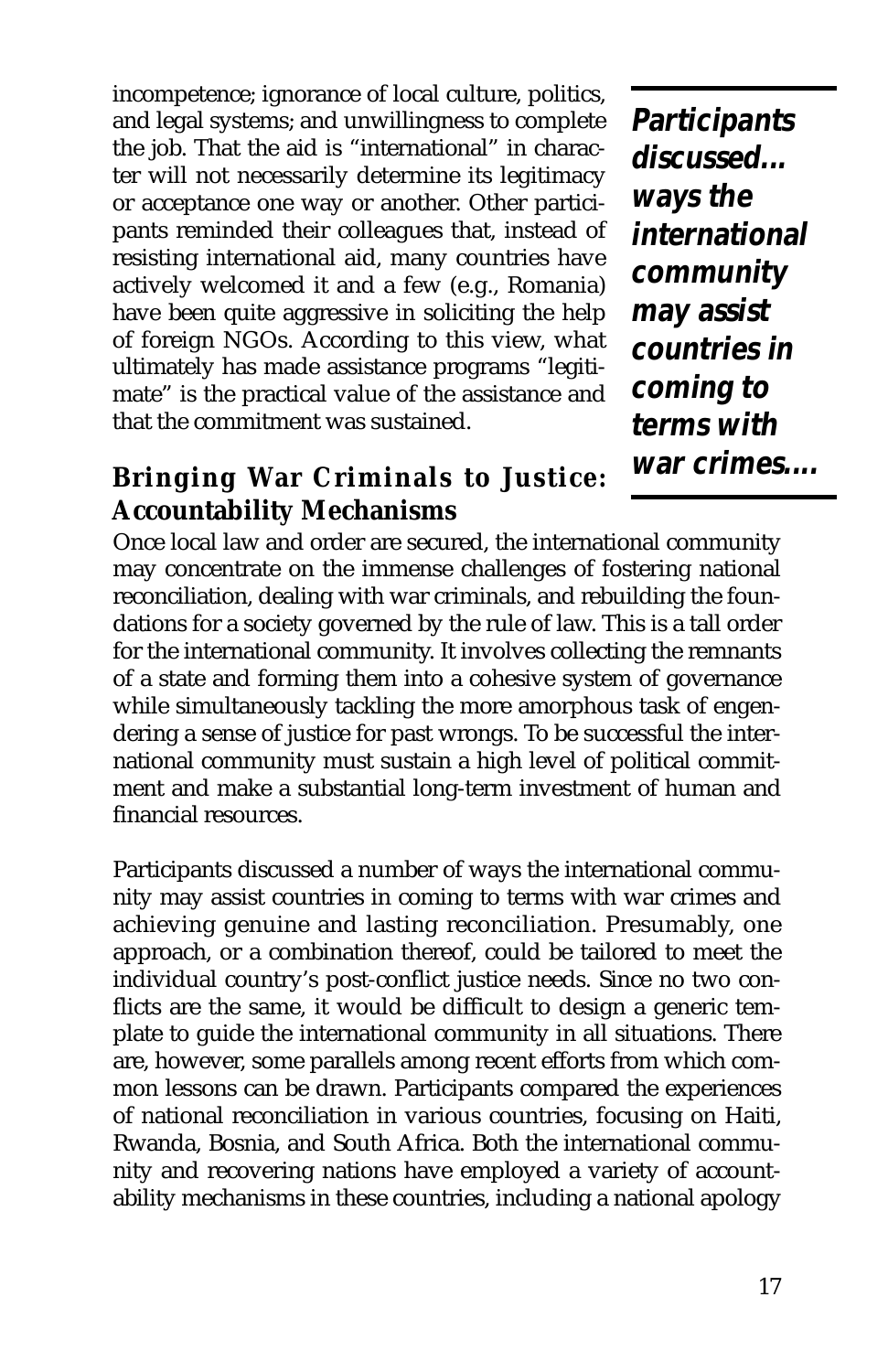by the head of state, victim reparations, international public pressure, truth commissions, and prosecution by international criminal tribunals. Each method can be effective if used under the appropriate political conditions.

On a philosophical level, participants grappled with what it means for the international community to become intimately involved in assisting countries in bringing war criminals to justice. If criminal prosecutions appear to be the best option, should the international community assume that task or is that job best left to national courts? Who should be prosecuted? The leadership only? Rank and file? If national courts cannot or will not seek accountability for war crimes, should the international community intervene? Are truth commissions more effective in healing collective psychological wounds and promoting post-conflict peace than national or international tribunals? Who determines the one truth?

#### **Criminal Prosecution by International Tribunals**

A critical component of the process of national reconciliation is holding individuals accountable for war crimes, genocide, and crimes against humanity. Without some sense of justice for citizens who have either suffered under severely abusive regimes or who are bitterly divided by ethnic slaughter or civil war, the prospects for an enduring peace and for national reconciliation are greatly diminished. But after the participants assessed the track record of

**Without some sense of justice for citizens who have... suffered...the prospects for an enduring peace...are greatly diminished.** the international tribunals for Rwanda and the former Yugoslavia and evaluated their usefulness as a tool of national reconciliation, it was not clear whether prosecution by international tribunals was an optimal approach to fostering justice. It may work well for certain countries but not for others.

Participants were most critical of the performance of the International Criminal Tribunal for Rwanda (ICTR). The Rwandan government had requested that the United Nations establish the tribunal (obviating issues of legitimacy) but, at the same time, had reservations about it and wanted more international assistance for rebuilding its own shattered judiciary. The UN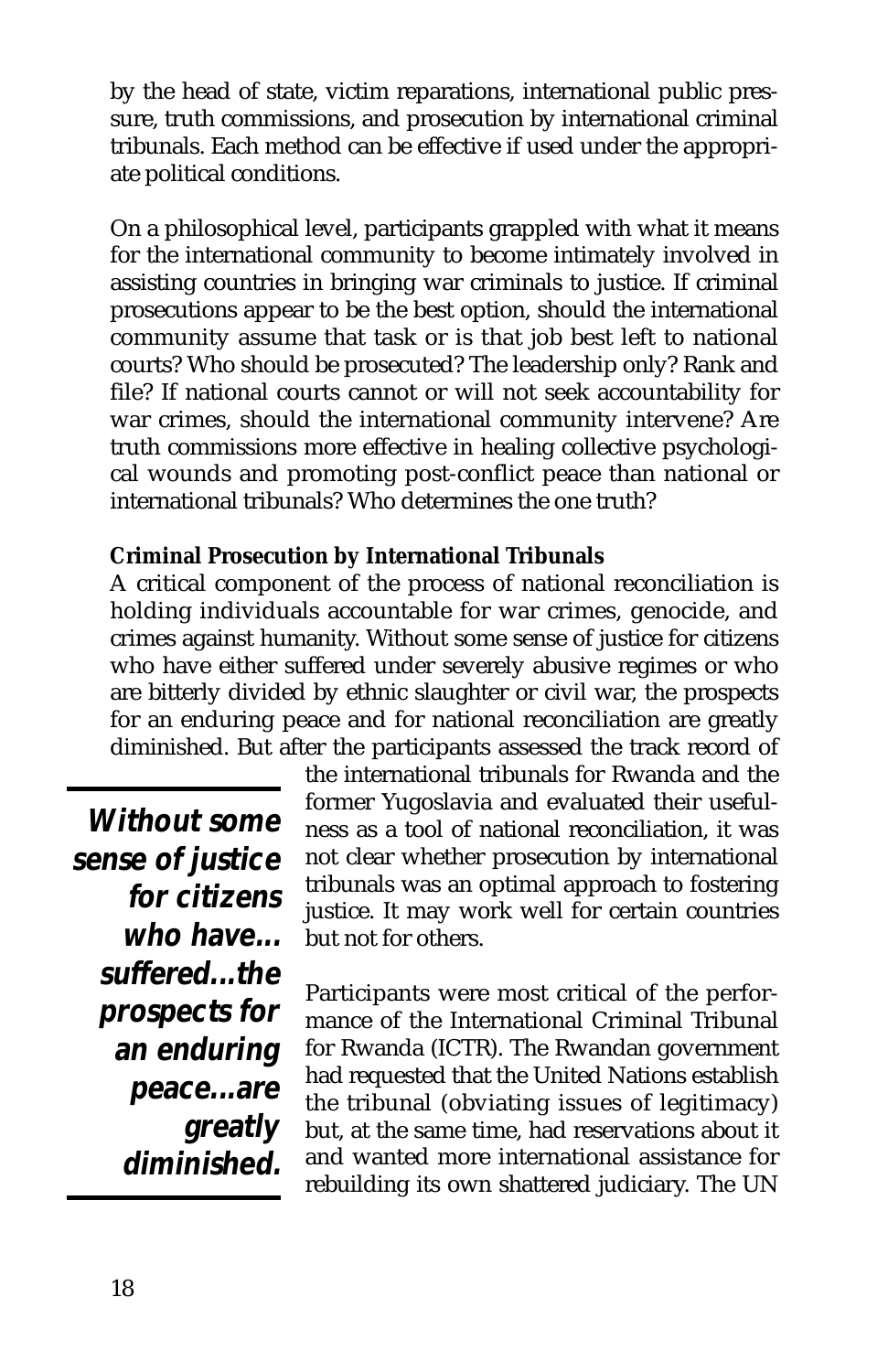Security Council may have responded positively for a number of reasons. According to one participant, the Security Council was under the impression that creating a war crimes tribunal would help avoid the immediate threat of bloodshed in the overcrowded Rwandan prisons. It may have believed that relieving the new Tutsi government of the burden of having to conduct the complicated war crimes trials would free it to focus on the time-consuming and delicate process of reconciliation and nation-building. (In fact, some believed the creation of the tribunal enabled the Tutsiled regime to include Hutus in their government.) The Security Council's broader objectives were most likely to bring war criminals to justice, enhance the international rule of law, and to foster national reconciliation within Rwanda. To avoid the appearance of "victor's justice" by the new Tutsi government, the Security Council located the tribunal in neighboring Tanzania in the northern town of Arusha. Only a satellite investigative office was placed in Kigali. Given the modest size of the ICTR's resources, it was clear that the tribunal could prosecute only a small fraction of those who took part in the massacres. (However, even those modest resources greatly exceeded the international help to Rwanda's judiciary.) The intention, if not explicitly stated, was to prosecute only those leaders who had orchestrated the genocide, leaving the rank and file to be dealt with by the Rwandan national courts. However, inside Rwanda, the new government had a political imperative to bring to justice all those associated with genocide. It thus arrested some 80,000 persons and packed them into deplorable prisons to await eventual trial.

In retrospect, most participants agreed, the ICTR was ill-conceived and poorly executed. First, the Security Council, in creating the court, was not addressing the full dimensions of Rwanda's judicial needs. Since the vast majority of judges, attorneys, and court administrators inside Rwanda had fled or perished during the four-month killing spree, the country lacked a judicial system capable of handling the tens of thousands of prisoners crowding Rwandan prisons—prisoners that the international tribunal would clearly never reach. Although some international agencies have devoted their efforts to rehabilitating the judiciary, international attention and financial resources flowed primarily to the ICTR. The wisdom of placing the court in Arusha was also questioned. No facilities existed there at the time, and the distance from Kigali presented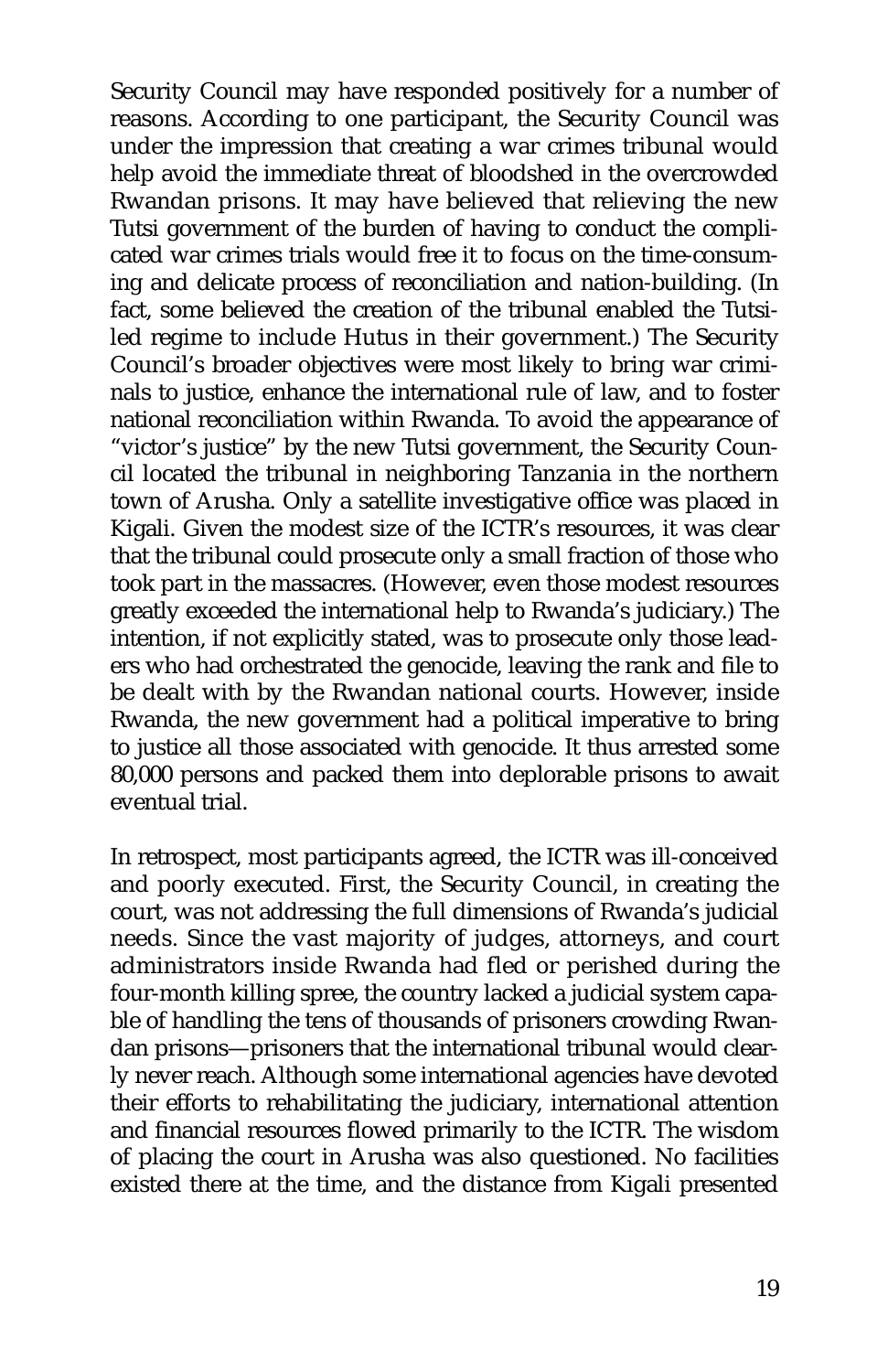significant practical difficulties in moving victims, witnesses, investigators, and defendants back and forth between Rwanda and Arusha. Moreover, the physical distance contributed to a serious psychological detachment between the tribunal's proceedings and the Rwandan daily business of national reconciliation. The distance also led to inadequate press coverage, both within Rwanda and abroad, limiting the deterrent effect and public education. In addition, the tribunal had been plagued by gross mismanagement and, according to some, continues to receive inadequate funding from UN headquarters. Not surprisingly, prosecutions have proceeded at a snail's pace causing widespread resentment of the tribunal.

Participants also criticized the record of the International Criminal Tribunal for the former Yugoslavia (ICTY). There are persistent challenges to the jurisdiction of the ICTY. Furthermore, the continuing inability of NATO-led Stabilization Forces (SFOR) to appre-

**A significant shortcoming of both [the Rwanda and the former Yugoslavia] tribunals is that they are powerless to enforce arrest warrants and subpoenas.**

hend the most prominent of the indicted war criminals—Ratko Mladic and Radovan Karadzic—who continue to wield power, seriously undermines the legitimacy, moral authority, and power of the tribunal. To gain custody of indicted war criminals, the ICTY can only rely on exerting what political pressure it can on recalcitrant states and on the limited willingness of SFOR to apprehend suspected war criminals. According to one participant, SFOR's caution has been harmful to the peace process and arresting the leading criminals would boost it considerably. Some participants asserted that such arrests would be supported by "moderate" Bosnian Serbs. It was noted as well that SFOR and the United States "are not coterminous" and that if the United States is reluctant to have SFOR or its own troops arrest the suspects, other nations should step up the pressure. However, as long

as the continued freedom of prominent indictees is deemed by decision makers of key SFOR governments as necessary to preserve a fragile peace treaty and SFOR continues to insist that arresting criminals is not part of its mandate, these arrests are not likely to occur.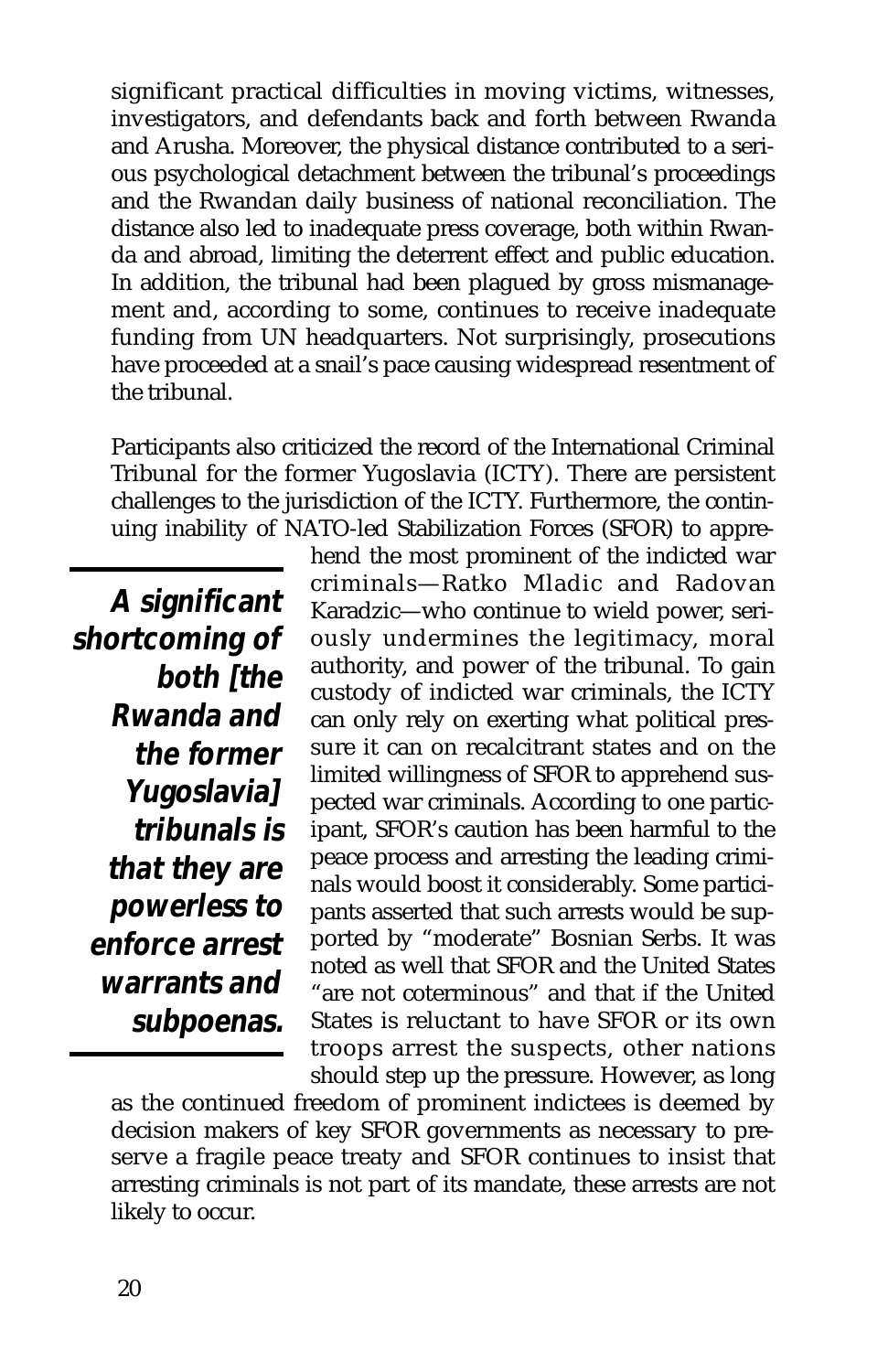The problems outlined above call into question the utility of the international community's involvement in criminal prosecutions. A significant shortcoming of both tribunals is that they are powerless to enforce arrest warrants and subpoenas. Their viability and livelihood rely on the continuing political and financial support of UN members, particularly of those on the Security Council who have not been entirely supportive. Arrests ultimately depend upon the cooperation of governments on whose territory the indicted persons are located, whatever the mandate of the tribunal (or the UN Security Council) may say. The failure to apprehend indictees has greatly diminished the effectiveness of both tribunals and prompted one partic-

**...the more relevant question is whether the tribunals have served justice and helped to facilitate national reconciliation....**

ipant to question whether international criminal tribunals should even exist if they are not provided with power to arrest.

Some participants questioned the motive of the UN Security Council in creating the tribunals. To some, they were fundamentally a facade that by their mere creation eased consciences but concealed the international community's failure to help Rwanda and the former Yugoslavia when they needed it most. Since "the word is equivalent to the deed" within the Security Council, their creation of the two war crimes tribunals was a way to show some commitment without risking much. They were accused of aiming for just a few prosecutions in order to be viewed as credible. The tribunals may also be seen as a testing ground of sorts for a permanent international criminal court currently being negotiated under the auspices of the United Nations. At first many observers were of the opinion that the viability of an international criminal court depended on the performance of the ICTY and ICTR. More recently, the prevailing view is that an international criminal court is necessary to avoid many of the difficulties plaguing the ad hoc tribunals. In the words of one participant, the UN Security Council's creation of the courts was a "combination of hubris and conscience-clearing."

A few participants believed the more relevant question is whether the tribunals have served justice and helped to facilitate national reconciliation within Rwanda and the former Yugoslavia. Measured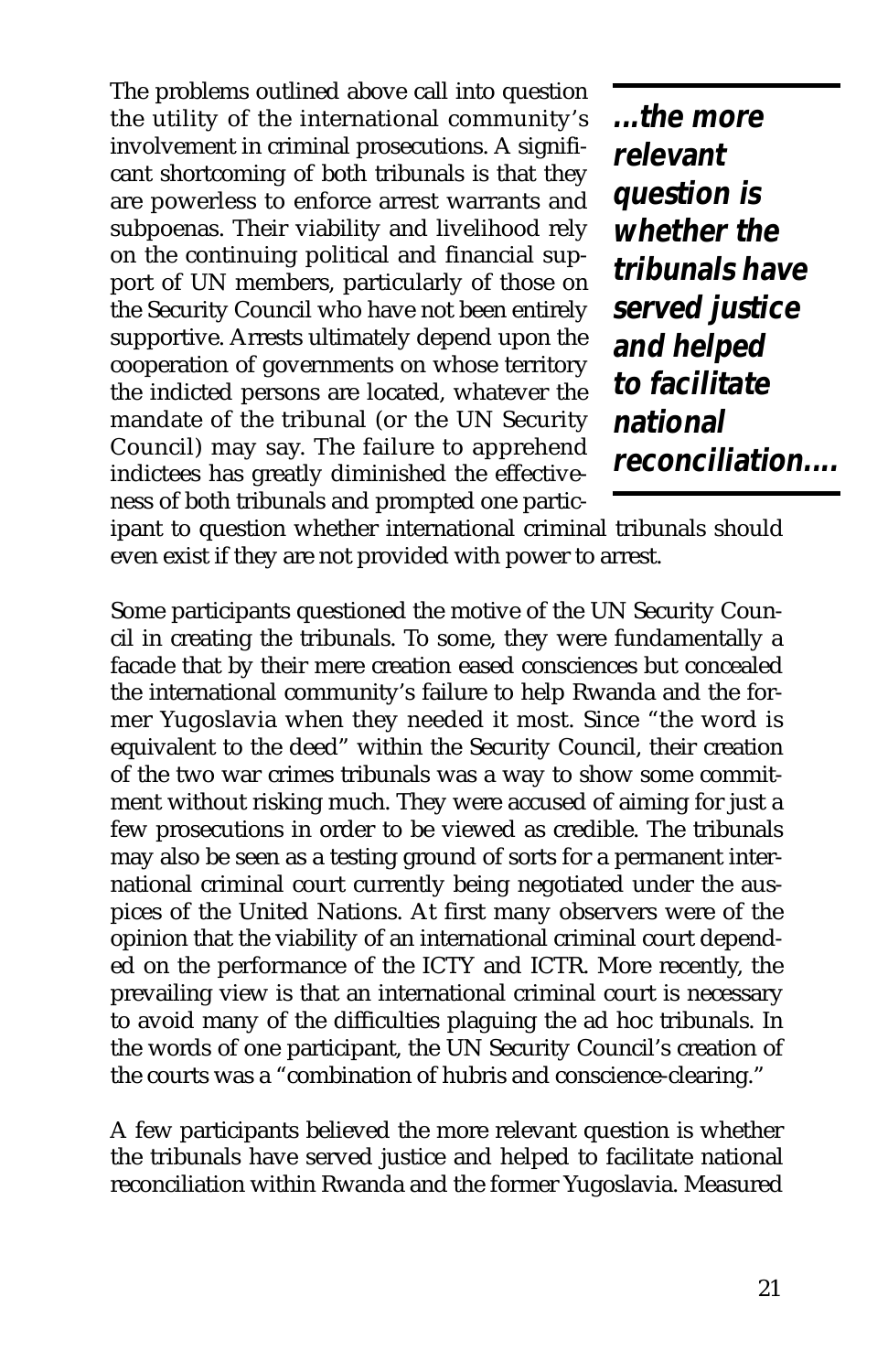against this standard, neither tribunal has yet been successful. Other participants cautioned, however, that criticism of the tribunals' performance must be tempered by the fact that they have been hindered by insufficient funding, the lack of political and military support, and the absence of the opportunity to be fully effective. They have been useful in exerting psychological pressure on the indicted by "blotting their good name and making life tougher" and providing needed political space to the fledgling governments by assuming the highly politically charged task of indicting and prosecuting war crimes.

#### **Alternatives to Criminal Prosecution**

Participants agreed there should be more discussion in policymaking circles on alternatives to criminal prosecution by international tribunals. With varying degrees of success, countries have employed truth commissions, amnesties, monetary compensation, national apologies, and criminal prosecutions by national courts.

Participants agreed that truth commissions can be successful in fostering peace and national reconciliation. In their attempt to establish a historical record of the crimes and the context in which they occurred, they can provide a needed sense of closure. The South African truth commission was seen as particularly useful as a tool of national reconciliation. It grants amnesty to those who divulge fully their crimes during the era of apartheid; but if the crime committed was "disproportionate to the political aim," amnesty will not be forthcoming. Through its combination of amnesties and prosecutions, the South African approach has transcended the

**...there should be more discussion in policymaking circles on alternatives to criminal prosecution....**

usual dichotomies of truth commissions. Its success was attributed to the presence of the right conditions: peace, political will, and a functioning local judicial system.

Some participants believed truth commissions generally need to be supplemented with other accountability mechanisms. They have their limitations. One participant was doubtful that a truth commission can establish an "authoritative truth" of the war, particularly in countries such as Bosnia where ethnic divisions are particularly fierce. There, a truth commission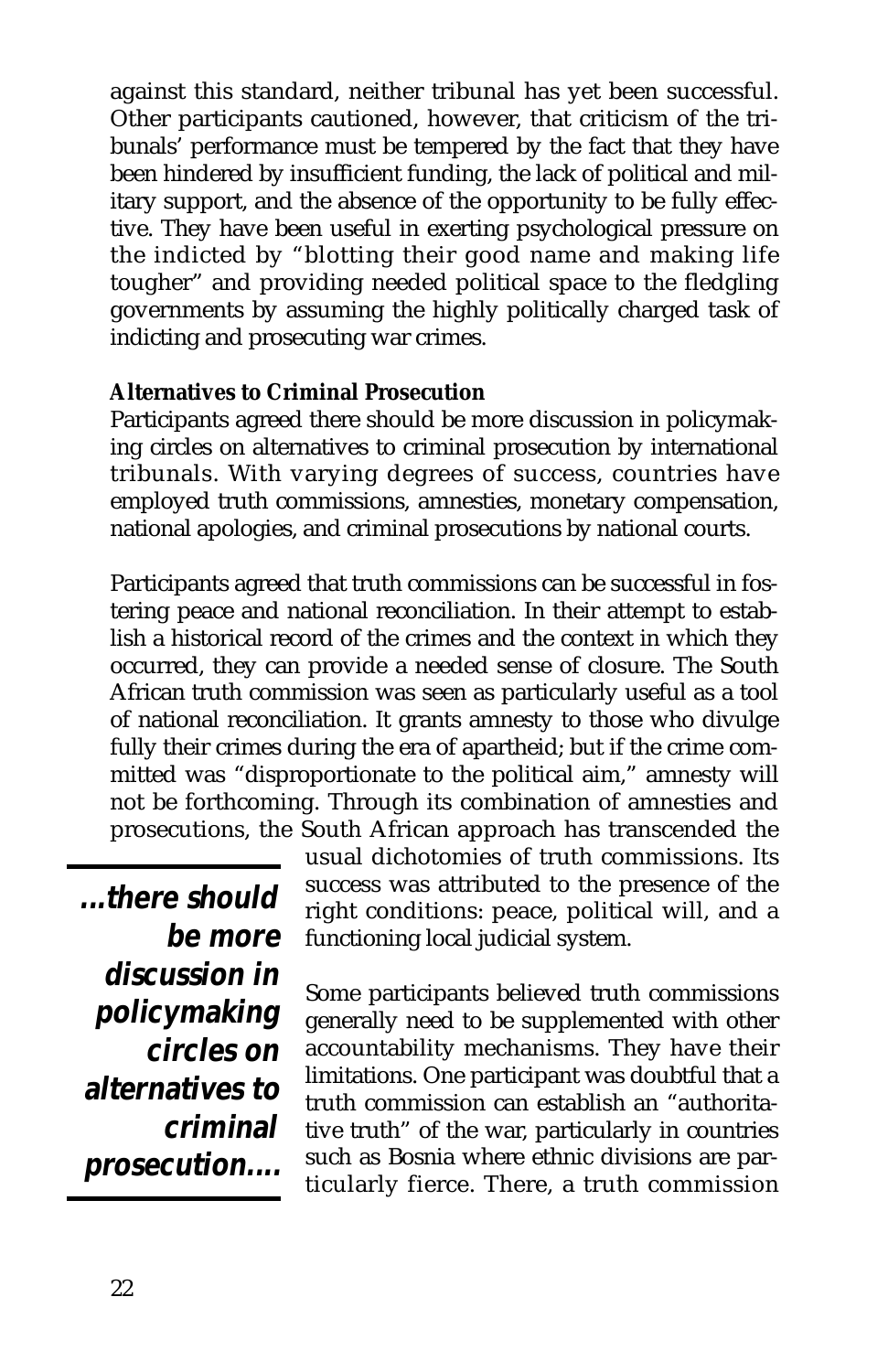would be divisive and ultimately counterproductive, hindering national reconciliation. It was noted as well that the South African model was not intended as the final arbiter of the truth. Instead, it was intended as a component of a broader process of reconciliation.

### **Recommendations**

Throughout the discussion, participants raised a variety of creative solutions to the problems outlined above. Some thought these could be best resolved through the creation of new UN bodies or the enhancement of existing ones. Others were skeptical and warned against loading too much onto the United Nations or other international organizations. They tended to believe the expertise, flexibility, and commitment of NGOs would make them better suited to take on the complex, time-consuming responsibilities of post-conflict reconstruction. One proposal—to create one agency or office to coordinate all aspects of post-conflict justice assistance—was quite ambitious and, not sur-

**Participants considered the desirability of creating a mechanism that would coordinate all post-conflict international aid for civilian policing, judicial rehabilitation, and prison administration.**

prisingly, more controversial. Other proposals were more modest in scope and, therefore, perhaps more viable, at least in the near future. There was general agreement that careful choices would need to be made for individual post-conflict situations.

#### **Create One Entity Responsible for Coordinating All Post-Conflict International Public Security Aid**

Most participants believed that the United Nations, international organizations, NGOs, and individual governments providing postconflict assistance need to better coordinate their activities and ensure that their programs are complementary and collectively meet the country's needs.

Participants considered the desirability of creating a mechanism that would coordinate all post-conflict international aid for civilian policing, judicial rehabilitation, and prison administration. Such an entity would be in the best position to comprehensively assess a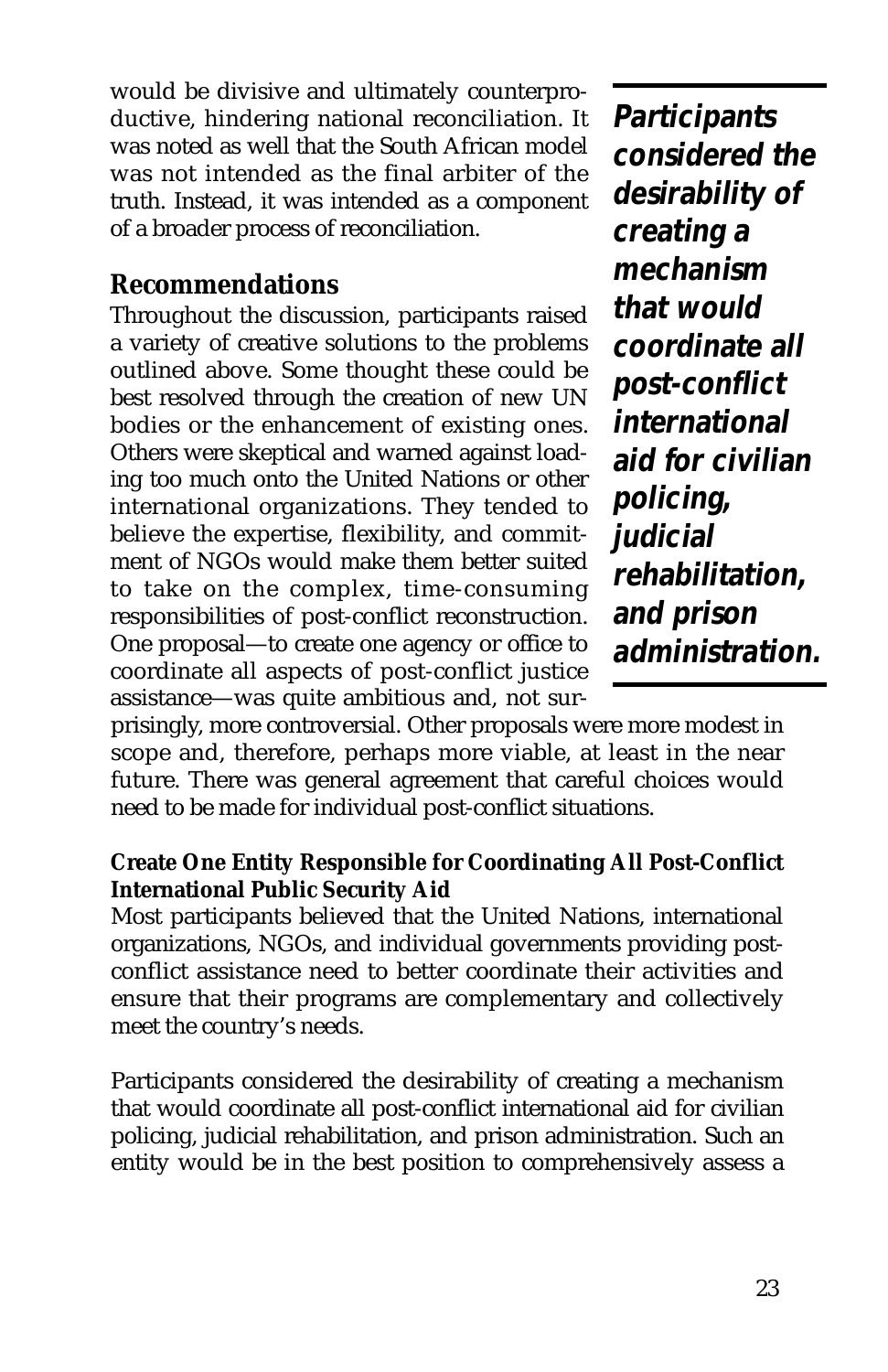target country's needs and coordinate the plethora of actors and ensure that activities are undertaken simultaneously, efficiently, and rationally. It would enter the scene as a follow-on to peacekeeping operations, serving merely as the "locus" of international assistance by bringing all specialized agencies, NGOs, and donor governments to "read off the same page." It would not assume direct responsibility for performing the functions. This would be inadvisable, if not impossible. Instead, the coordinating entity would function similarly to the CEO of a large company, bringing together ideas, people, and NGOs and mobilize its forces through a common set of principles and goals.

The advantages and disadvantages of having the United Nations serve as this coordinating entity were discussed at some length. According to a few participants, the United Nations would be best suited to take on this broad responsibility. Given the United Nations' institutional memory and experience in various countries—particularly Cambodia, Haiti, Somalia, the former Yugoslavia, and Rwanda—it is able to develop a checklist outlining the necessary components of post-conflict justice aid and identifying the applicable norms and protocols (it was noted that UN staff within the UN DPKO, DHA, and DPA is already accustomed to making these kinds of analyses). Part of this effort could include the development of international guidelines that would identify the appropriate type of "accountability mechanism" for each kind of conflict. The United Nations is also capable of developing a

**The advantages and disadvantages of having the United Nations serve as this coordinating entity were discussed....** database of the appropriate organizations and individuals who have extensive experience in post-conflict reconstruction and could provide expert advice as well as the resources necessary to support each type of activity. This would obviate the need to reinvent the wheel every time the international community ventures into a post-conflict situation.

Others doubted the viability of the United Nations serving in a comprehensive coordinating role. It may be unrealistic to expect a functioning marriage between NGOs and the United Nations. (In fact, one participant noted that UN agencies resist cooperation and coordination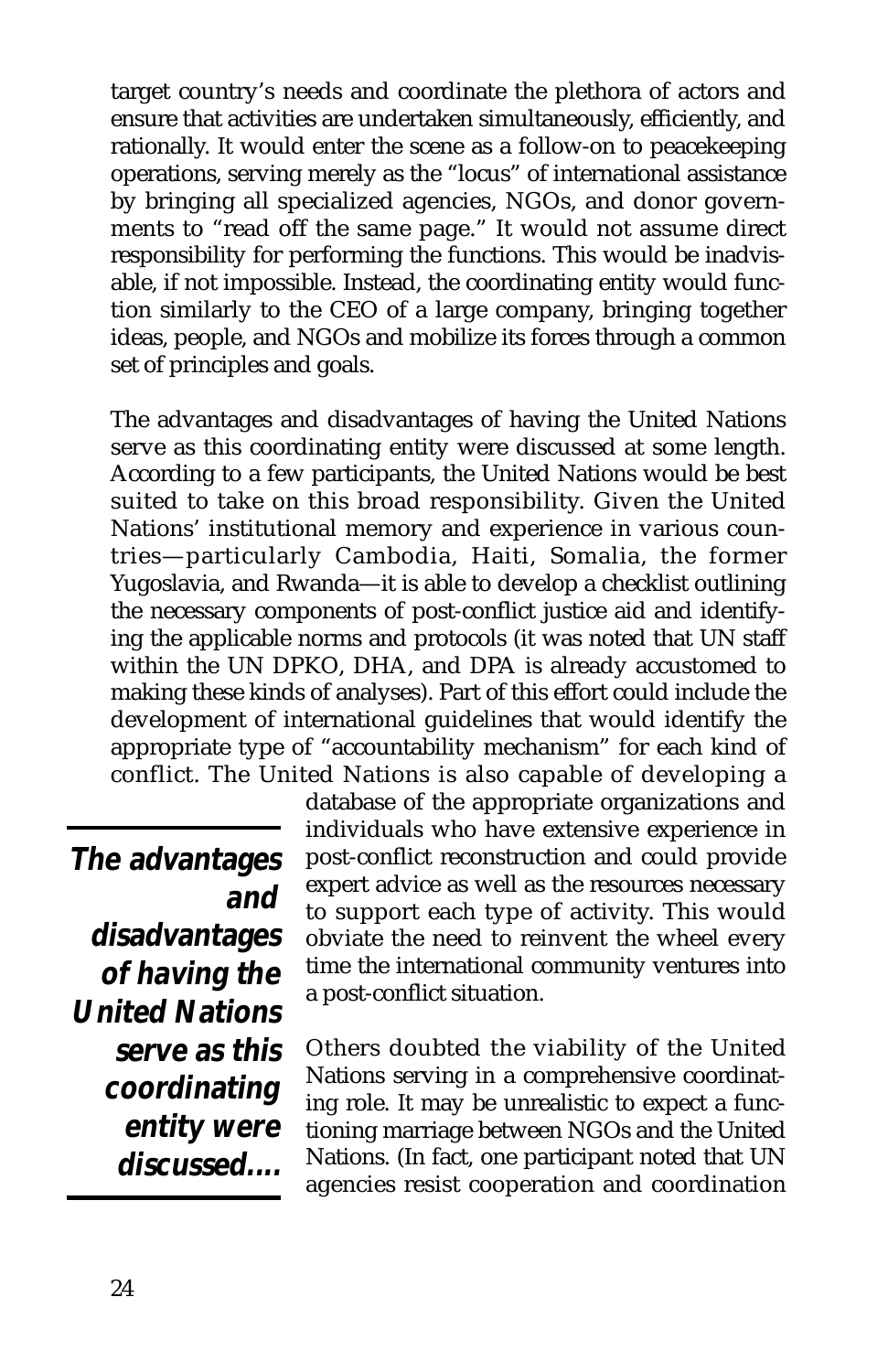among *themselves* as evidenced by the infighting among specialized agencies such as the UNHCHR and the UNDP.) Because NGOs also tend to cherish their independence, they generally avoid bureaucratic entanglements with the United Nations. NGOs would not be amenable to relinquishing freedom—even if it is to a mere "coordinating" body—especially if they have already been performing their tasks on the ground before the United Nations ever took interest in a country. Moreover, as each NGO has its own proven approach to delivering assistance, efforts to coordinate their work could prove counterproductive.

**If all actors agree on the goals...there might not be a need for one central coordinating and planning body.**

Participants also questioned whether member state governments could agree on how the new UN agency should respond to individual situations even if they agreed on its creation. What would be its degree of freedom from member states? Then there are the practical concerns of sequencing and the division of labor: Who would do what? Could the vast array of UN specialized agencies and NGOs ever agree to cooperate with the new agency? Would the coordinating entity limit itself to coordinating, or would it be tempted to become more directly involved? Should the international community try to formalize their working relationships between NGOs and the United Nations by creating a coordinating entity, it might jeopardize the cooperation that already exists. In addition, it is not clear that the United Nations actually possesses all the necessary experience. For example, how well can the United Nations determine what future judicial assistance might best be done by the many NGOs that already have a permanent (i.e., pre-conflict) presence in the countries in question?

A few participants doubted whether coordination among UN agencies, donor governments, and NGOs was really a problem. Some argued that "chaos in and of itself may not be bad; the real challenge may be to know what everyone is doing and where they are going." If all actors agree on the goals with respect to international intervention, there might not be a need for one central coordinating and planning body. Should the United Nations get involved on a macro level, the most it should do is create a road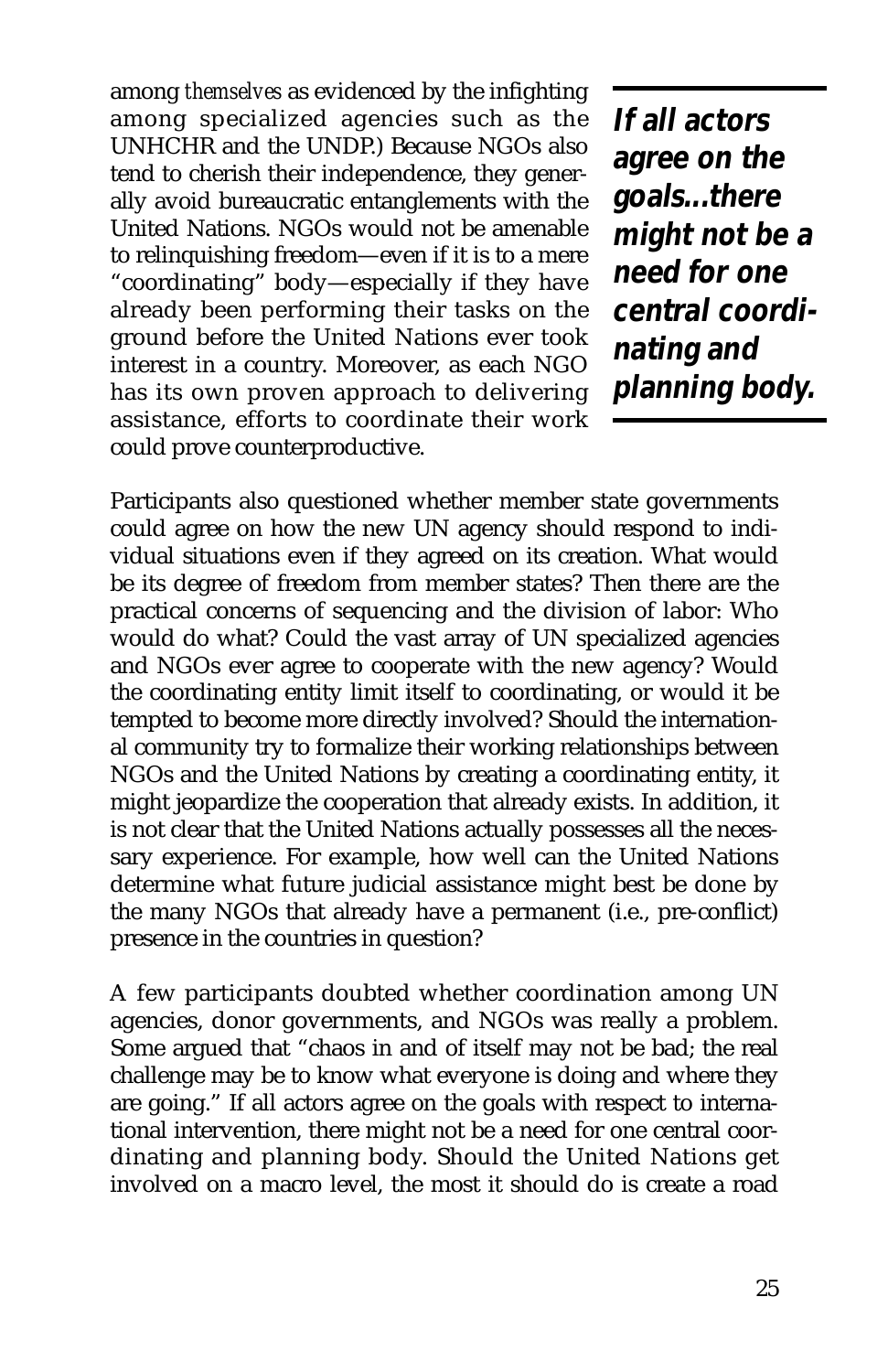map identifying what is needed within the country to create a viable public security apparatus.

Participants suggested that, instead of the United Nations, the justice ministry (assuming one exists) in the country in question would be the natural candidate to plan and coordinate international assistance. The host country is likely the one most concerned with the long-term outcome of international assistance and will ensure that the various programs are continued beyond the point when the international community loses its interest.

#### **Organize a "Judicial Rapid Response Unit"**

A more modest proposal was to create a coalition of NGOs to devise a "judicial rapid response unit" that would focus on judicial rehabilitation in the immediate post-conflict environment. Since there is currently no international mechanism to coordinate NGOs in the conduct of judicial rehabilitation as there is with humanitarian and refugee groups who are coordinated by the UNHCHR, one participant recommended the creation of a consortium of NGOs that are already involved in judicial reconstruction. The unit would provide assistance to nations that have recently emerged from violent conflict and where there is a reasonable prospect for peace and stability. The unit could follow closely behind military forces and would perform the basic tasks required to resuscitate the

**...one participant recommended the creation of a consortium of NGOs that... would provide assistance to nations that have recently emerged from violent conflict....** 

courts, assess the health of the judicial system, and take inventory of short-term and long-term needs. It could also help mediate between factions and provide stopgap measures until a rudimentary justice system is up and running. At a later stage, the unit could train local NGOs to carry on the same activities. Its work would complement that of other NGOs and UN personnel who focus on civilian policing. Such a judicial rapid response unit would be transitional, paving the way for more comprehensive programs of judicial reconstruction of the type conducted by CEELI and the International Human Rights Law Group which require a much longer-term commitment. The unit would not investigate war crimes. In essence, the unit would serve as a bridge between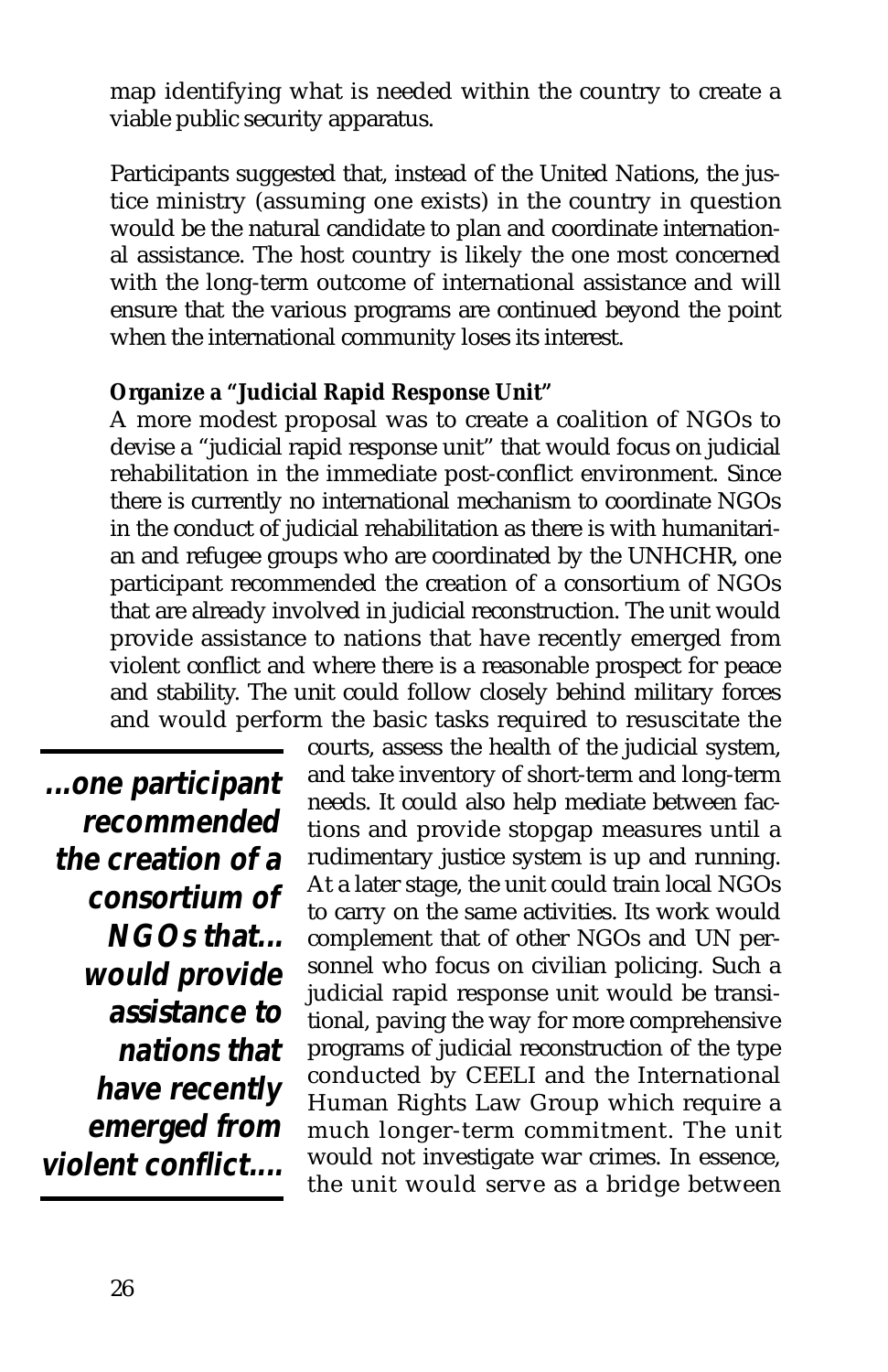peacekeeping and the establishment of CEELItype programs.

Participants considered how the unit would be organized and governed. It was suggested that the consortium either exist independently or be "dropped into an existing NGO." To recruit NGOs to form the consortium described above, an organizing committee would develop a mission statement that NGOs could sign on to and use as their road map. Participants did not envision a formal role for national governments in the proposed consortium since their involvement inevitably would be inconsistent. NGOs have more staying power, and they are more capable of grooming local NGOs to take over the job. They also tend to have more committed people than international governmental organizations, have more relevant experience, and are

**It was proposed that a public education campaign be undertaken to inform the public that injuries from war crimes never really fade away....**

better situated to bridge cultural barriers. In addition, NGOs have more imaginative and less costly ways to make contributions.

An alternative model is to have the UN DPKO assume the responsibility of organizing the NGOs. Under this model, the group of NGOs would serve collectively as an expert resource to whom the United Nations would contract out judicial assistance projects when needed. Some participants contended that to ensure a truly rapid response, UN support and involvement would be necessary because it can more readily garner logistical and financial assistance from donor countries. Others cautioned against relying once again on the United Nations for reasons already outlined above. The United Nations should not be entrusted with primary responsibility because it is overly bureaucratic and perpetually plagued by financial difficulties. At the same time, however, the United Nations should not be alienated should a consortium be formed separate from it.